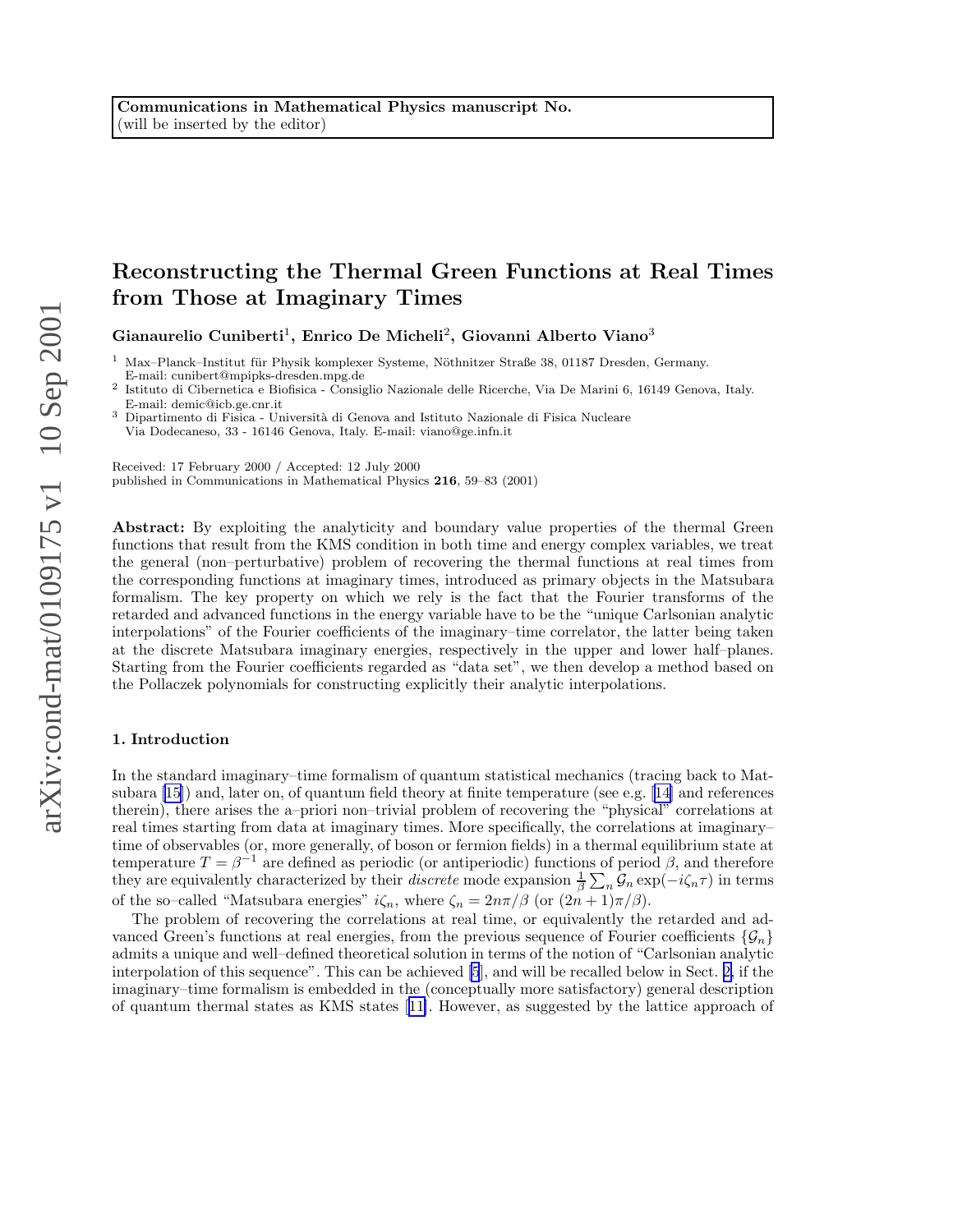the imaginary–time formalism, it may be interesting to have a concrete procedure for constructing satisfactory approximate solutions of this problem when one starts from incomplete data sets.

In this paper we give a precise algorithm for the previous reconstruction problem; this mathematical method is presented in Sect. [3](#page-8-0). Moreover, in the subsequent Sect. [4](#page-15-0), the method is applied to the case when the data are finite in number and affected by noise.

Let us consider the algebra  $A$  generated by the observables of a quantum system. Denoting by  $A, B, \ldots$  arbitrary elements of A and by  $A \to A(t)$   $(A = A(0))$  the action of the (timeevolution) group of automorphisms on this algebra, we now recall the KMS analytic structure of two–point correlation functions  $\langle A(t_1)B(t_2)\rangle_{\Omega_{\beta}}$ , in a thermal equilibrium state  $\Omega_{\beta}$  of the system at temperature  $T = \beta^{-1}$ .

By time–translation invariance, these quantities only depend on  $t = t_1 - t_2$ , and we shall put

$$
W_{AB}(t) = \langle A(t) \, B \rangle_{\Omega_{\beta}} \,, \tag{1}
$$

$$
\mathcal{W}_{AB}'(t) = \langle B \, A(t) \rangle_{\Omega_{\beta}} \,. \tag{2}
$$

In finite volume approximations, the time-evolution is represented by a unitary group  $e^{iH/t}$ , so that

$$
A(t) = e^{iH't} A e^{-iH't},\tag{3}
$$

where  $H' = H - \mu N$ , H being the Hamiltonian,  $\mu$  the chemical potential, and N the particle number;under general conditions, the operators  $e^{-\beta H'}$  have finite traces for all  $\beta > 0$  (see e.g. [[11\]](#page-22-0)). Then the correlation functions are given, correspondingly, by the formulae

$$
\mathcal{W}_{AB}(t) = \frac{1}{Z_{\beta}} \text{Tr} \left\{ e^{-\beta H'} A(t) B \right\},\tag{4}
$$

$$
\mathcal{W}_{AB}'(t) = \frac{1}{Z_{\beta}} \text{Tr} \left\{ e^{-\beta H'} B A(t) \right\},\tag{5}
$$

where  $Z_{\beta} = \text{Tr} e^{-\beta H'}$ .

One then introduces the following holomorphic functions of the complex time variable  $t + i\gamma$ :

$$
G_{AB}(t+i\gamma) = \frac{1}{Z_{\beta}} \text{Tr} \left\{ e^{-(\beta+\gamma)H'} A(t) e^{\gamma H'} B \right\},\tag{6}
$$

analytic in the strip  $\{t + i\gamma; t \in \mathbb{R}, -\beta < \gamma < 0\}$ , and

$$
G'_{AB}(t+i\gamma) = \frac{1}{Z_{\beta}} \text{Tr} \left\{ e^{-(\beta-\gamma)H'} B e^{-\gamma H'} A(t) \right\},\tag{7}
$$

analytic in the strip  $\{t + i\gamma; t \in \mathbb{R}, 0 < \gamma < \beta\}$ , which are such that:

$$
\lim_{\substack{\gamma \to 0 \\ \gamma < 0}} G_{AB}(t + i\gamma) = \mathcal{W}_{AB}(t),\tag{8}
$$

$$
\lim_{\substack{\gamma \to 0 \\ \gamma > 0}} G'_{AB}(t + i\gamma) = \mathcal{W}'_{AB}(t). \tag{9}
$$

From  $(6)$ ,  $(7)$  and the cyclic property of Tr, we then obtain the KMS relation

$$
W_{AB}(t) = \text{Tr} \, e^{-\beta H'} A(t) \, B = \text{Tr} \, B \, e^{-\beta H'} A(t) = G'_{AB}(t + i\beta),\tag{10}
$$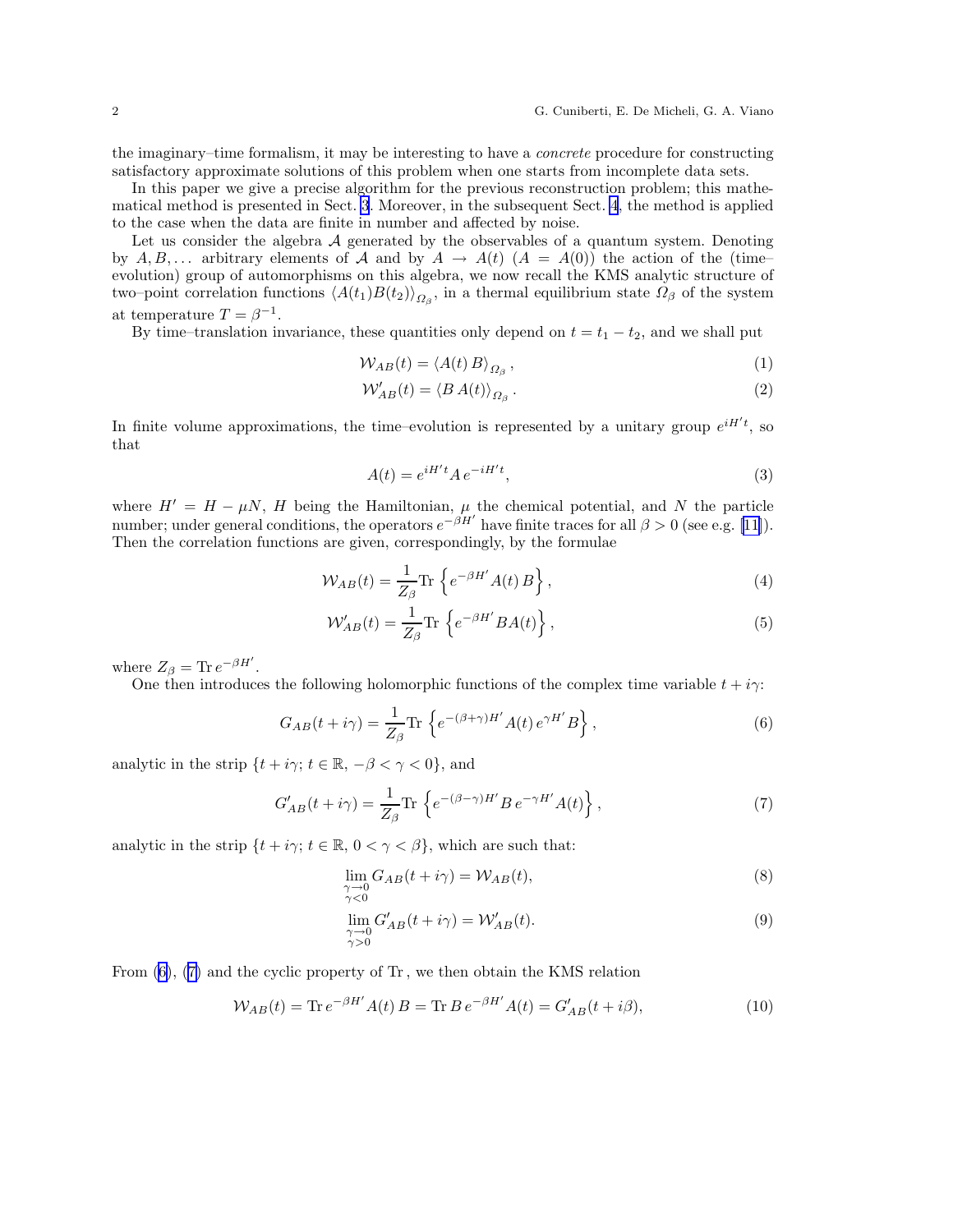which implies the identity of holomorphic functions (in the strip  $0 < \gamma < \beta$ )

$$
G_{AB}(t + i(\gamma - \beta)) = G'_{AB}(t + i\gamma).
$$
\n(11)

According to the analysis of [\[11](#page-22-0)] in the Quantum Mechanical framework and of [\[8](#page-22-0)] in the Field– theoretical framework, this KMS analytic structure is preserved by the thermodynamic limit under rather general conditions.

In the case when the algebra  $A$  is generated by smeared–out bosonic or fermionic field operators (field theory at finite temperature), the principle of relativistic causality of the theory implies additional relations for the corresponding pairs of analytic functions  $(G, G')$ . In fact, this principle of relativistic causality is expressed by the commutativity (resp. anticommutativity) relations for the boson field  $\Phi(\mathbf{x})$  (resp. fermion field  $\Psi(\mathbf{x})$ ) at space–like separation:

$$
[\Phi(t, \mathbf{x}), \Phi(t', \mathbf{x'})] = 0 \quad (\text{resp. } \{\Psi(t, \mathbf{x}), \Psi(t', \mathbf{x'})\} = 0) \quad \text{for } (t - t')^2 < (\mathbf{x} - \mathbf{x'})^2. \tag{12}
$$

In this field–theoretical case, we can choose as suitable operators  $A$  the "smeared–out field operators" of the form  $A = \int \Phi(y_0, y) f(y_0, y) dy_0 dy$  (resp.  $\int \Psi(y_0, y) f(y_0, y) dy_0 dy$ ), where f is any smooth test–function with (arbitrary small) compact support around the origin in space– time variables. For the observable B, we can then choose any operator  $A_x$  obtained from A by the action of the space–translation group (which amounts to replace the test–function  $f(y_0, y)$ ) by  $f(y_0, y) = f(y_0, y - x)$ . It then follows from (12) that the corresponding analytic functions  $G_{AA_{\bm{x}}}(t+i\gamma)$  and  $G'_{AA_{\bm{x}}}(t+i\gamma)$  (satisfying (11)) have real boundary values  $W_{AA_{\bm{x}}}(t)$  and  $W'_{AA_{\bm{x}}}(t)$ which satisfy, on some interval  $|t| < t(x, f)$ , *coincidence relations* of the following form:

$$
W_{AA_{\mathbf{w}}}(t) = W'_{AA_{\mathbf{w}}}(t) \qquad \text{in the boson case}, \tag{13}
$$

$$
W_{AA_x}(t) = -W'_{AA_x}(t) \qquad \text{in the fermion case.} \tag{14}
$$

Then, in view of identity (11), the coincidence relations (13) and (14) imply the existence of a single analytic function  $\mathcal{G}_{AA_{\boldsymbol{x}}}(t+i\gamma)$  which is such that:

a) in the boson case:

$$
\mathcal{G}_{AA_{\bm{x}}} = G_{AA_{\bm{x}}} \qquad \text{for } -\beta < \gamma < 0,\tag{15}
$$

$$
\mathcal{G}_{AA_{\bm{x}}} = G'_{AA_{\bm{x}}} \qquad \text{for } 0 < \gamma < \beta; \tag{16}
$$

b) in the fermion case:

$$
\mathcal{G}_{AA_{\bm{x}}} = G_{AA_{\bm{x}}} \qquad \text{for } -\beta < \gamma < 0,\tag{17}
$$

$$
\mathcal{G}_{AA_{\bm{x}}} = -G'_{AA_{\bm{x}}} \qquad \text{for } 0 < \gamma < \beta. \tag{18}
$$

Correspondingly, it follows that  $\mathcal{G}_{AA_x}$  is either periodic or antiperiodic with period  $i\beta$  in the full complex plane minus periodic cuts along the half–lines  $\{t + i\gamma; t > t(\mathbf{x}, f), \gamma = k\beta, k \in \mathbb{Z}\}\$  and  $\{t + i\gamma; t < -t(\mathbf{x}, f), \gamma = k\beta, k \in \mathbb{Z}\}.$ 

These analytic functions  $\mathcal{G}_{AA_{\bm{x}}}(t+i\gamma)$  are smeared–out forms (corresponding to various test– functions f) of the thermal two–point function of the fields  $\Phi$  (or  $\Psi$ ) in the complex time variable. In other words, this thermal two–point function can be fully characterized in terms of an analytic function  $\mathcal{G}(t + i\gamma, x)$  (with regular dependence in the space variables) enjoying the following properties:

a)  $\mathcal{G}(t + i\gamma, x) = \epsilon \mathcal{G}(t + i(\gamma - \beta), x)$ , where  $\epsilon = +$  for a boson field, and  $\epsilon = -$  for a fermion field; b) for each x, the domain of G in the complex variable t is  $\mathbb{C} \setminus \{t + i\gamma; |t| > |\mathbf{x}|; \gamma = k\beta, k \in \mathbb{Z}\};$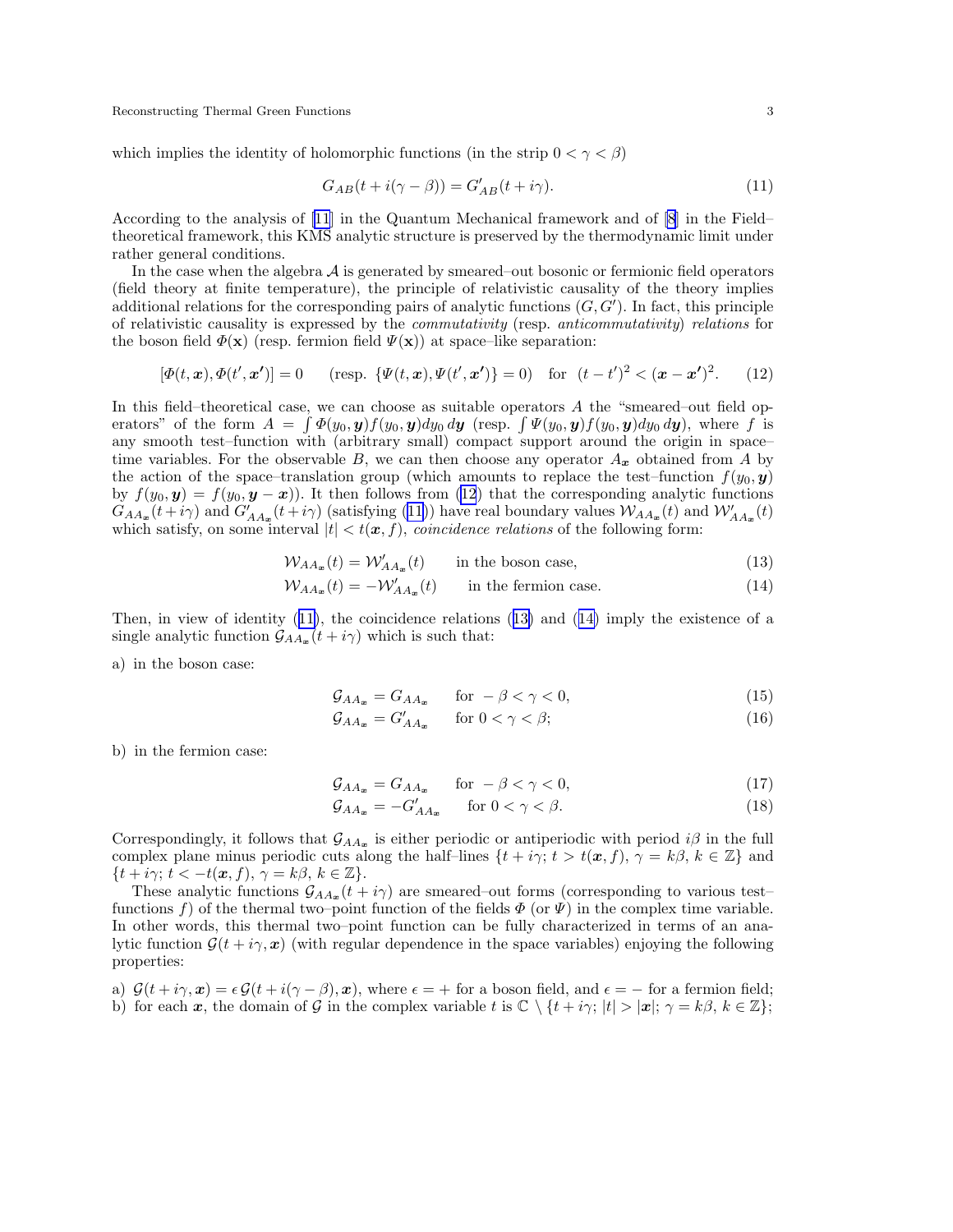c) the boundary values of  $G$  at real times are the thermal correlations of the field, namely:

$$
\lim_{\substack{\gamma \to 0 \\ \gamma < 0}} \mathcal{G}(t + i\gamma, \mathbf{x}) = \mathcal{W}(t, \mathbf{x}),\tag{19}
$$

$$
\lim_{\substack{\gamma \to 0 \\ \gamma > 0}} \mathcal{G}(t + i\gamma, \mathbf{x}) = \mathcal{W}'(t, \mathbf{x}),\tag{20}
$$

where in finite volume regions,  $W$  and  $W'$  can be formally expressed as follows (a rigorous justification of the trace–operator formalism in the appropriate Hilbert space being given in[[8\]](#page-22-0)):

$$
\mathcal{W}(t,\mathbf{x}) = \frac{1}{Z_{\beta}} \operatorname{Tr} e^{-\beta H} \Phi(t,\mathbf{x}) \Phi(0,\mathbf{0}),\tag{21}
$$

$$
\mathcal{W}'(t,\mathbf{x}) = \frac{1}{Z_{\beta}} \operatorname{Tr} e^{-\beta H} \Phi(0,\mathbf{0}) \Phi(t,\mathbf{x}), \qquad (22)
$$

for the boson case, and similarly in terms of  $\Psi(t, x)$  for the fermion case.

In this analytic structure, we shall distinguish two quantities that play an important role:

- i) the restriction  $\mathcal{G}(i\gamma, x)$  of the function G to the imaginary axis is a  $\beta$ -periodic (or antiperiodic) function of  $\gamma$  which must be identified with the "time-ordered product at imaginary times", considered in the Matsubara approach of imaginary–time formalism. In the latter, this quantity or its set of Fourier coefficients plays the role of initial data.
- ii) The "retarded" and "advanced" two–point functions

$$
R(t, x) = i \theta(t) [\mathcal{W}(t, x) - \epsilon \mathcal{W}'(t, x)], \qquad (23)
$$

$$
\mathcal{A}(t, \mathbf{x}) = -i \theta(-t) [\mathcal{W}(t, \mathbf{x}) - \epsilon \mathcal{W}'(t, \mathbf{x})], \tag{24}
$$

which are respectively the "jumps" of the function G across the real cuts  $\{t; t \geq |\mathbf{x}|\}$  and  $\{t; t < -|\mathbf{x}|\}$ . These kernels have an important causal interpretation; in particular, R describes the "response of the system" to small perturbations of the equilibrium state. The knowledge of R and A and, consequently, of  $W - W' = -i(R - A)$  allows one to reconstruct W and W' by the application of the Bose–Einstein factor  $1/(1 - e^{\mp \beta \omega})$  to their Fourier transforms  $\mathcal{W}(\omega)$ ,  $\mathcal{W}'(\omega)$ (this procedure being an implementation of the KMS property in the energy variable  $\omega$ ).

The rest of the paper is devoted to the problem of recovering the "real-time quantities" R and A, starting from the "time–ordered product at imaginary times" as initial data. This will require the conjoint use of the analytic structure of  $G$  in complex time and of its Fourier–Laplace transform in the complex energy variable. In fact, the key property on which our reconstruction of real–time quantities relies is the following one: the Fourier–Laplace transforms  $R$  and  $A$  of the functions R and A, which are defined and analytic respectively in the upper and lower half–planes of the energy variable  $\omega$ , are analytic interpolations of the set of Fourier coefficients  $\{\mathcal{G}_n\}$  of the function G at imaginary times, the latter being taken at the Matsubara energies  $\omega = i \zeta_n$ . Moreover, the uniqueness of this interpolation is ensured by global bounds on  $\tilde{R}$  and  $\tilde{A}$ , according to a standard theorem by Carlson [\[3](#page-22-0)]. The basic equalities that relate  $\mathbf{R}(i \zeta_n)$  and  $\mathbf{A}(i \zeta_n)$  to the corresponding coefficients  $\mathcal{G}_n$  will be called "Froissart–Gribov–type equalities" for the following historical reason. A general n–dimensional mathematical study of the type of double–analytic structure encountered here has been performed in[[6\]](#page-22-0) in connection with the theory of complex angular momentum, where the original Froissart–Gribov equalities had been first discovered (in the old framework of S-matrix theory). The fact that this structure is relevant (in its simplest one–dimensional form) in the analysis of thermal quantum states has been already presented in [\[5](#page-22-0)] in the framework of Quantum Field Theory at finite temperature.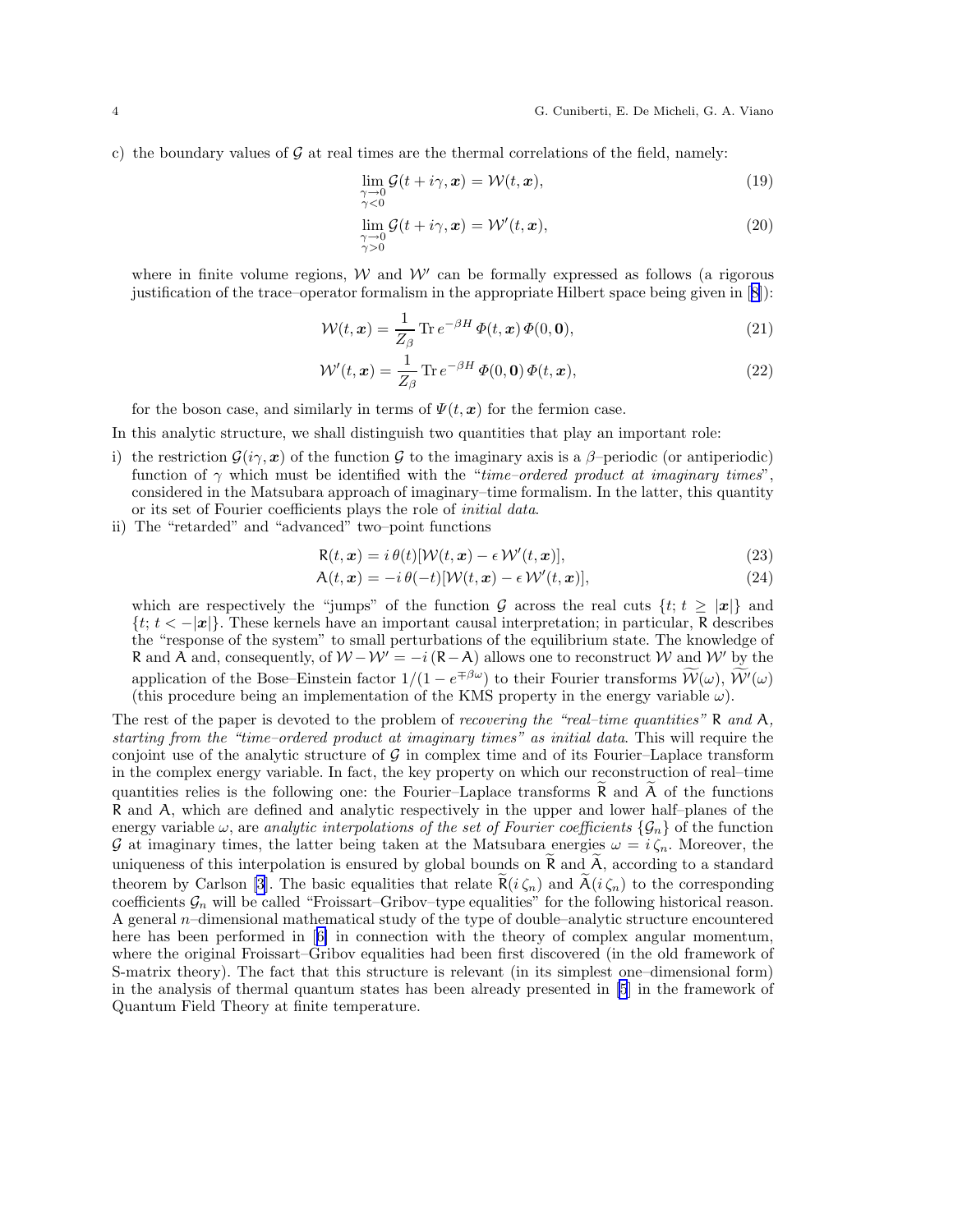## <span id="page-4-0"></span>2. Double Analytic Structure of the Thermal Green Function and Froissart–Gribov–type Equalities

In the following mathematical study we replace the complex time variable  $t+i\gamma$  of the introduction by  $\tau = i(t + i\gamma)$  in such a way that, in our "reconstruction problem" treated in Sects. [3](#page-8-0) and [4](#page-15-0), the *initial data* of the function  $\mathcal{G}(\tau, \cdot)$  considered below correspond to *real values of*  $\tau$ . Up to this change of notation, this general analytic function  $\mathcal{G}(\tau, \cdot)$  can play the role of the previously described two– point function of a boson or fermion field at fixed  $x$ . However, since the only variables involved in the forthcoming study are  $\tau$  and its Fourier–conjugate variable  $\zeta$ , the extra "spectator variables", denoted by the point  $(\cdot)$ , may as well represent a fixed momentum (after Fourier transformation with respect to the space variables) or the action on a test–function  $f$  (as for the correlations of field observables  $A = A(f)$  described in the introduction).

Let us summarize the analytic structure that we want to study.

**Hypotheses.** The function  $\mathcal{G}(\tau, \cdot)$ ,  $(\tau = u + iv, u, v \in \mathbb{R})$ , satisfies the following properties:

- a) it is analytic in the open strips  $k\beta < u < (k+1)\beta$  ( $v \in \mathbb{R}$ ,  $k \in \mathbb{Z}$ ,  $\beta = 1/T$ ) and continuous at the boundaries;
- b) it is periodic (antiperiodic) for bosons (fermions) with period  $\beta$ , i.e.

$$
\mathcal{G}(\tau+\beta,\cdot)=\begin{cases} \mathcal{G}(\tau,\cdot) & \text{for bosons}, \\ -\mathcal{G}(\tau,\cdot) & \text{for fermions}, \\ \end{cases} \quad (\tau\in\mathbb{C}),
$$

c) 
$$
\sup_{-k\beta < u < (k+1)\beta} |\mathcal{G}(u+iv,\cdot)| \leq C|v|^{\alpha}, \qquad (v \in \mathbb{R}; C, \alpha \text{ constants}). \tag{25}
$$

We shall treat both the boson and fermion field cases at the same time by exploiting the  $2\beta$ – periodicity of the function  $\mathcal{G}(\tau, \cdot)$ . To this purpose, we take the Fourier series (in the sense of  $L^2[-\beta,\beta]$ ) of  $\mathcal{G}(\tau,\cdot)$ , which we write

$$
\mathcal{G}(\tau,\cdot) = \frac{1}{2\beta} \sum_{n=-\infty}^{+\infty} \mathcal{G}_n(\cdot) e^{-i\zeta_n \tau}, \quad \zeta_n = \frac{\pi}{\beta} n, \qquad (26)
$$

and whose Fourier coefficients are given by

$$
\mathcal{G}_n(\cdot) = \int_{-\beta}^{\beta} \mathcal{G}(\tau, \cdot) e^{i\zeta_n \tau} d\tau.
$$
 (27)

It is convenient to split expansion (26) into two terms as follows:

$$
\mathcal{G}^{(+)}(\tau,\cdot) = \frac{1}{2\beta} \sum_{n=0}^{+\infty} \mathcal{G}_n^{(+)}(\cdot) e^{-i\zeta_n \tau}, \quad \mathcal{G}_n^{(+)}(\cdot) \equiv \mathcal{G}_n(\cdot), \quad (n = 0, 1, 2, \dots),
$$
 (28)

$$
\mathcal{G}^{(-)}(\tau,\cdot) = \frac{1}{2\beta} \sum_{n=-1}^{-\infty} \mathcal{G}_n^{(-)}(\cdot) e^{-i\zeta_n \tau}, \quad \mathcal{G}_n^{(-)}(\cdot) \equiv \mathcal{G}_n(\cdot), \quad (n = -1, -2, \dots),
$$
 (29)

then,

$$
\mathcal{G}_n^{(+)}(\cdot) = \int_{-\beta}^{\beta} \mathcal{G}^{(+)}(\tau, \cdot) e^{i\zeta_n \tau} d\tau, \qquad (n = 0, 1, 2, \ldots), \tag{30}
$$

$$
\mathcal{G}_n^{(-)}(\cdot) = \int_{-\beta}^{\beta} \mathcal{G}^{(-)}(\tau, \cdot) e^{i\zeta_n \tau} d\tau, \qquad (n = -1, -2, \dots). \tag{31}
$$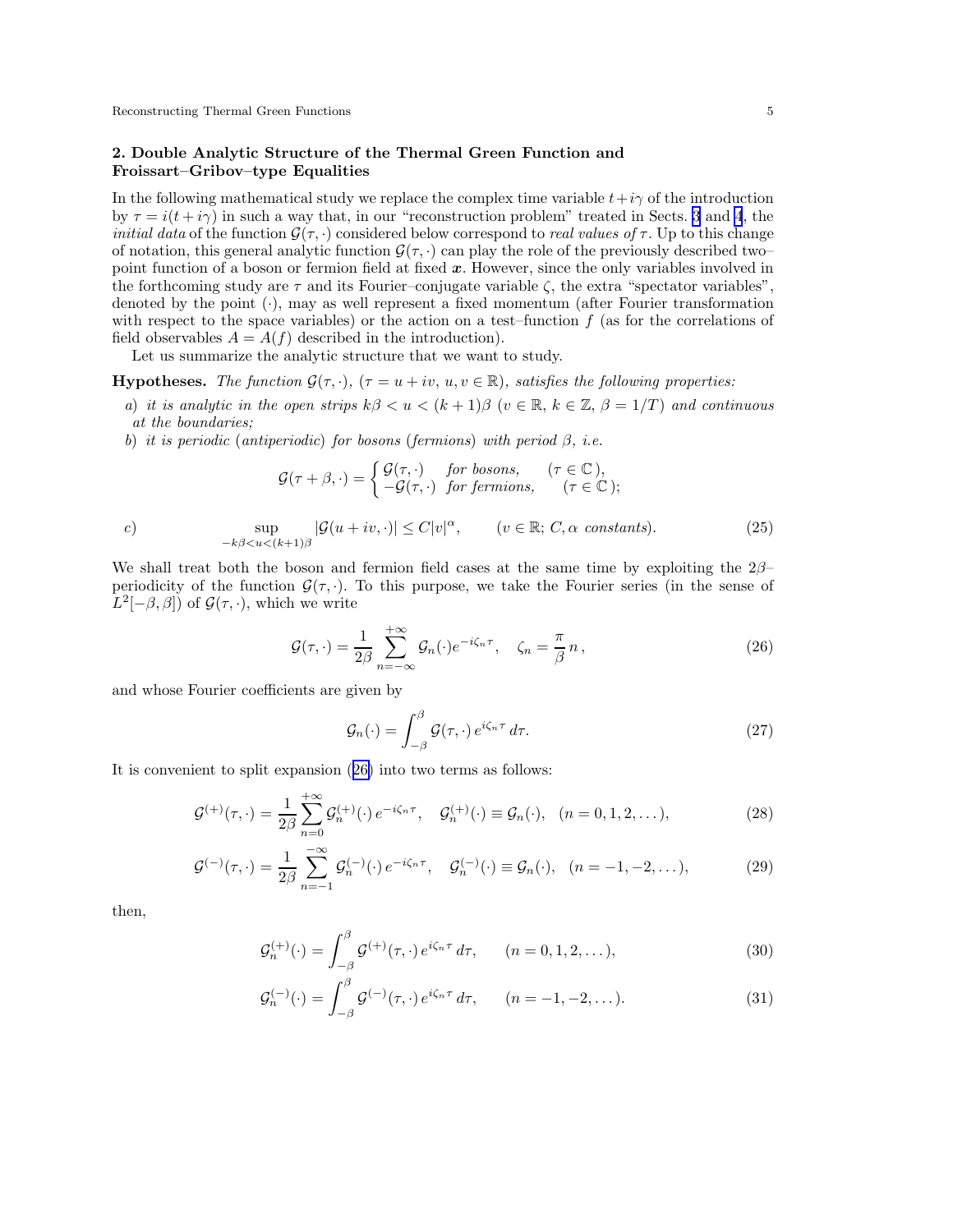<span id="page-5-0"></span>We now introduce in the complex plane of the variable  $\tau = u + iv$   $(u, v \in \mathbb{R})$  the following domains: the half–planes  $\mathcal{I}_{\pm} = \{ \tau \in \mathbb{C} \mid \text{Im} \tau \geq 0 \}$ ; the "cut-domain"  $\mathcal{I}_{+} \setminus \Xi_{+}$ , where the cuts  $\Xi_{+}$  are given by  $\Xi_+ = \{ \overline{\tau} \in \mathbb{C} \mid \tau = k\beta + iv, v \geq 0, k \in \mathbb{Z} \}$ , and  $\mathcal{I}_- \setminus \Xi_-$ , where  $\Xi_- = \{ \tau \in \mathbb{C} \mid \tau = k\beta + iv, v \geq 0, k \in \mathbb{Z} \}$  $k\beta + iv, v \leq 0, k \in \mathbb{Z}$ . Moreover, we denote by  $\check{A}$  any subset A of  $\mathbb C$  which is invariant under the translationby  $k\beta$ ,  $k \in \mathbb{Z}$  (e.g.  $\mathbb{S}_{\pm}$ ,  $\mathcal{I}_{\pm} \setminus \mathbb{S}_{\pm}$ , etc.) (see Ref. [[6\]](#page-22-0)I). Accordingly, the periodic cut–  $\tau$ –plane  $\mathbb{C} \setminus (\mathring{\Xi}_+ \cup \mathring{\Xi}_-)$  will be denoted by  $\mathring{\Pi}_{\tau}$ . We now introduce the jump functions  $J_{(k)\beta}^{(+)}$  $\binom{(+)}{(k\beta)}(v,\cdot)$ and  $J_{(k, \beta)}^{(-)}$  $\mathcal{G}^{(-)}(v,\cdot)$  that represent the discontinuities of  $\mathcal{G}^{(+)}(\tau,\cdot)$  and  $\mathcal{G}^{(-)}(\tau,\cdot)$  across the cuts located respectively at  $\text{Re } \tau \equiv u = k\beta, v \ge 0$ , and at  $\text{Re } \tau \equiv u = k\beta, v \le 0$ ,  $(k \in \mathbb{Z})$ :

$$
J_{(k\beta)}^{(+)}(v,\cdot) = +i \lim_{\substack{\epsilon \to 0 \\ \epsilon > 0}} \left\{ \mathcal{G}^{(+)}(k\beta + \epsilon + iv, \cdot) - \mathcal{G}^{(+)}(k\beta - \epsilon + iv, \cdot) \right\}, \quad (v \ge 0, \ k \in \mathbb{Z}), \tag{32}
$$

$$
J_{(k\beta)}^{(-)}(v,\cdot) = -i \lim_{\substack{\epsilon \to 0 \\ \epsilon > 0}} \left\{ \mathcal{G}^{(-)}(k\beta + \epsilon + iv, \cdot) - \mathcal{G}^{(-)}(k\beta - \epsilon + iv, \cdot) \right\}, \quad (v \le 0, \ k \in \mathbb{Z}). \tag{33}
$$

Let us note that these definitions are well–posed and appropriate because, as we shall see in the following theorem,  $\mathcal{G}^{(+)}(\tau, \cdot)$  and  $\mathcal{G}^{(-)}(\tau, \cdot)$  are holomorphic in the cut–domains  $\mathcal{I}_{-} \cup [\mathcal{I}_{+}\setminus \mathcal{I}_{+}]$  and  $\mathcal{I}_+ \cup [\mathcal{I}_- \setminus \mathcal{I}_-],$  respectively. Moreover, we suppose hereafter that the slow–growth condition [\(25](#page-4-0)) extends to the discontinuities  $J_{\mu}^{(\pm)}$  $\binom{(\pm)}{(k\beta)}(v, \cdot)$ , that turn out to be "tempered functions" [\[4](#page-22-0)]. Finally, in view of the periodicity properties of  $\mathcal{G}(\tau, \cdot)$ , it is sufficient to consider only the strip, in the  $\tau$ -plane, defined by  $-a \le u \le 2\beta - a$   $(0 < a < \beta), v \in \mathbb{R}$  (see Fig. [1](#page-6-0)).

We then introduce the Laplace transforms of the jump functions across the cuts located at  $\text{Re}\,\tau=0$ , and at  $\text{Re}\,\tau=\beta$ ; i.e.

$$
\tilde{J}_{(0)}^{(+)}(\zeta, \cdot) = \int_0^{+\infty} J_{(0)}^{(+)}(v, \cdot) e^{-\zeta v} dv, \qquad (\zeta = \xi + i\eta, \operatorname{Re}\zeta > 0), \tag{34}
$$

$$
\tilde{J}_{(0)}^{(-)}(\zeta,\cdot) = \int_{-\infty}^{0} J_{(0)}^{(-)}(v,\cdot) e^{-\zeta v} dv, \qquad (\text{Re}\,\zeta < 0),\tag{35}
$$

$$
\tilde{J}^{(+)}_{(\beta)}(\zeta, \cdot) = \int_0^{+\infty} J^{(+)}_{(\beta)}(v, \cdot) e^{-\zeta v} dv, \qquad (\text{Re}\,\zeta > 0),\tag{36}
$$

$$
\tilde{J}_{(\beta)}^{(-)}(\zeta, \cdot) = \int_{-\infty}^{0} J_{(\beta)}^{(-)}(v, \cdot) e^{-\zeta v} dv, \qquad (\text{Re}\,\zeta < 0). \tag{37}
$$

We can state the following theorem.

**Theorem 1.** If the functions  $\mathcal{G}(\tau, \cdot)$  and  $J_{(k\beta)}^{(\pm)}$  $\sum_{(k\beta)}^{(\pm)}(v,\cdot)$  satisfy the slow–growth condition ([25](#page-4-0)) uniformly in  $\hat{H}_{\tau} = \mathbb{C} \setminus (\hat{\Xi}_+ \cup \hat{\Xi}_-)$  up to the closure, the following properties hold true:

i) The function  $\mathcal{G}^{(+)}(\tau, \cdot)$  (respectively  $\mathcal{G}^{(-)}(\tau, \cdot)$ ) is holomorphic in the cut–domain  $\mathcal{I}_{-} \cup [\mathcal{I}_{+} \setminus \mathcal{E}_{+}]$  $(respectively \mathcal{I}_+ \cup [\mathcal{I}_-\setminus \mathcal{E}_-]).$ 

*ii-a*) The Laplace transforms  $\tilde{J}_{(0)}^{(+)}(\zeta, \cdot)$  and  $\tilde{J}_{(\beta)}^{(+)}$  $\chi^{(+)}_{(\beta)}(\zeta, \cdot)$  are holomorphic in the half-plane  $Re \zeta > 0$ . The Laplace transforms  $\tilde{J}_{(0)}^{(-)}(\zeta, \cdot)$  and  $\tilde{J}_{(\beta)}^{(-)}$  $\sum_{(\beta)}^{(\neg)}(\zeta, \cdot)$  are holomorphic in the half-plane  $Re \zeta < 0$ .

*ii-b*)  $\tilde{J}_{(0)}^{(+)}(\zeta, \cdot)$  and  $\tilde{J}_{(\beta)}^{(+)}$  $\widetilde{f}^{(+)}_{(\beta)}(\zeta, \cdot)$  belong to the Hardy space  $\mathbb{H}^2\left(\mathbb{C}^{(+)}_{(\delta)}\right)$ (δ) ), where  $\mathbb{C}_{\delta}^{(+)} = \{ \zeta \in \mathbb{C} \mid Re \zeta > \}$  $\delta, \, \delta \geq \epsilon > 0 \}$ .  $\tilde{J}_{(0)}^{(-)}(\zeta, \cdot)$  and  $\tilde{J}_{(\beta)}^{(-)}$  $\chi^{(\text{-})}_{(\beta)}(\zeta, \cdot)$  belong to the Hardy space  $\mathbb{H}^2\left(\mathbb{C}^{(\text{-})}_{(\delta)}\right)$ (δ) ), where  $\mathbb{C}_{\delta}^{(-)} = \{ \zeta \in$  $\mathbb{C}$  |  $Re \zeta < \delta, \delta \geq \epsilon > 0$  }.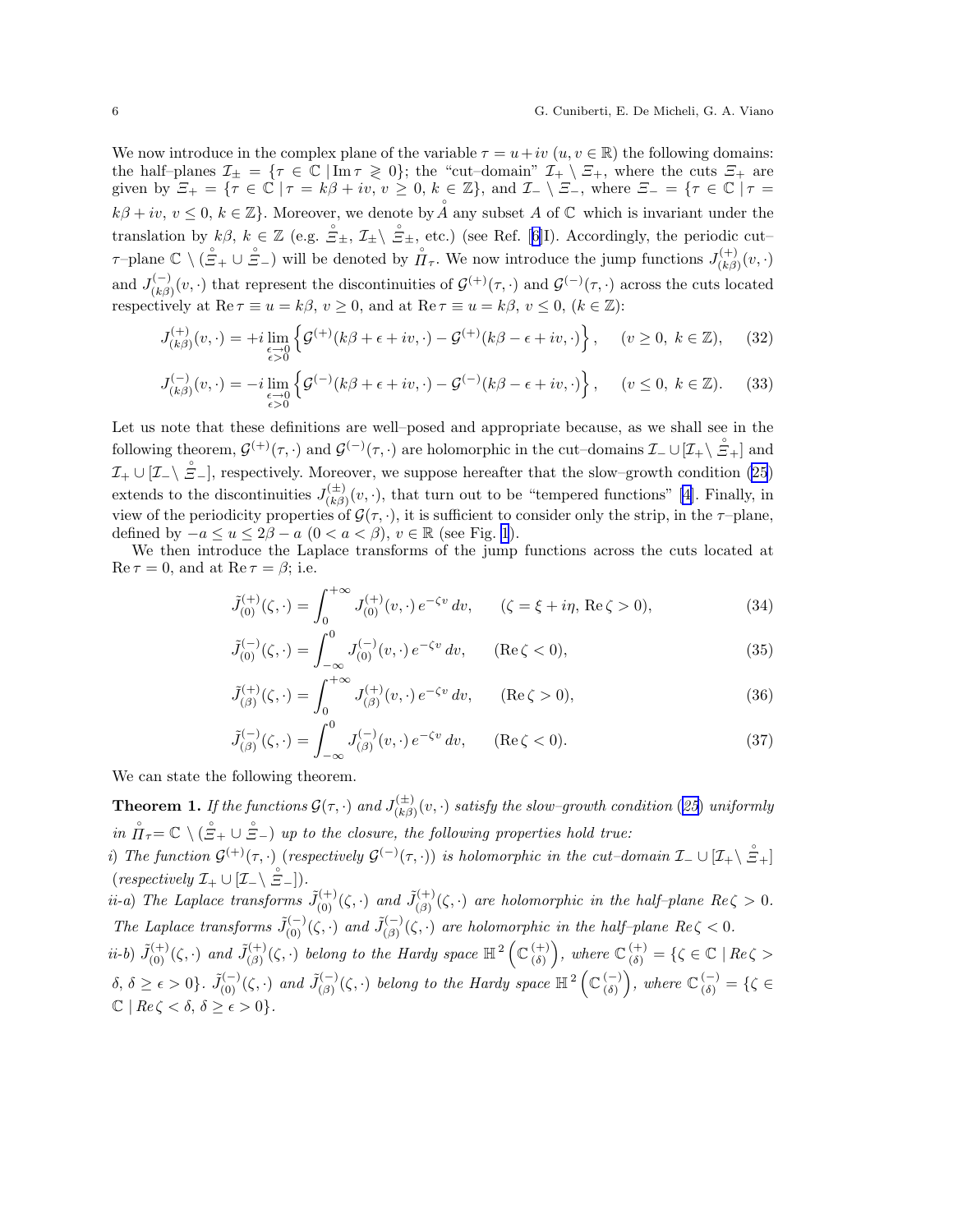<span id="page-6-0"></span>

Fig. 1. Integration paths used in the proof of Theorem [1](#page-5-0)

iii-a) In the case of the boson statistics the symmetric combinations  $\tilde{\mathcal{G}}^{(+,b)}(\zeta,\cdot) \coloneqq \tilde{J}_{(0)}^{(+)}(\zeta,\cdot) +$  $\tilde{J}^{(+)}_{(3)}$  $(\xi^{(+)}_{(\beta)}(\zeta, \cdot)$  and  $\tilde{\mathcal{G}}^{(-,b)}(\zeta, \cdot) := \tilde{J}_{(0)}^{(-)}(\zeta, \cdot) + \tilde{J}_{(\beta)}^{(-)}$  $\sum_{(\beta)}^{(\neg)}(\zeta, \cdot)$  interpolate uniquely the Fourier coefficients  $\mathcal{G}_{2m}^{(+)}(\cdot)$  and  $\mathcal{G}_{2m}^{(-)}(\cdot)$  respectively (hereafter the superscript (b) stands for the boson statistics). Let  $\zeta_m = 2m\pi/\beta$ , then the following Froissart–Gribov–type equalities hold:

$$
\tilde{\mathcal{G}}^{(+,b)}(\zeta_m, \cdot) = \tilde{J}_{(0)}^{(+)}(\zeta_m, \cdot) + \tilde{J}_{(\beta)}^{(+)}(\zeta_m, \cdot) = \mathcal{G}_{2m}^{(+)}(\cdot), \qquad (m = 1, 2, 3, \dots),
$$
\n(38)

$$
\tilde{\mathcal{G}}^{(-,b)}(\zeta_m, \cdot) = \tilde{J}_{(0)}^{(-)}(\zeta_m, \cdot) + \tilde{J}_{(\beta)}^{(-)}(\zeta_m, \cdot) = \mathcal{G}_{2m}^{(-)}(\cdot), \qquad (m = -1, -2, -3, \dots). \tag{39}
$$

iii-b) In the case of the fermion statistics the antisymmetric combinations  $\tilde{\mathcal{G}}^{(+,f)}(\zeta,\cdot)\coloneqq\tilde{J}_{(0)}^{(+)}(\zeta,\cdot) \tilde{J}_{(\beta)}^{(+)}$  $(\xi^{(+)}_{(\beta)}(\zeta, \cdot)$  and  $\tilde{\mathcal{G}}^{(-,f)}(\zeta, \cdot) := \tilde{J}_{(0)}^{(-)}(\zeta, \cdot) - \tilde{J}_{(\beta)}^{(-)}$  $\binom{(-)}{(\beta)}(\zeta, \cdot)$  interpolate uniquely the Fourier coefficients  $\mathcal{G}_{2m+1}^{(+)}(\cdot)$  and  $\mathcal{G}_{2m+1}^{(-)}(\cdot)$  respectively (hereafter the superscript (f) stands for the fermion statistics). Let  $\zeta_m = (2m+1)\pi/\beta$ , then the following Froissart–Gribov–type equalities hold:

$$
\tilde{\mathcal{G}}^{(+,f)}(\zeta_m, \cdot) = \tilde{J}_{(0)}^{(+)}(\zeta_m, \cdot) - \tilde{J}_{(\beta)}^{(+)}(\zeta_m, \cdot) = \mathcal{G}_{2m+1}^{(+)}(\cdot), \qquad (m = 0, 1, 2, 3, \dots), \tag{40}
$$

$$
\tilde{\mathcal{G}}^{(-,f)}(\zeta_m, \cdot) = \tilde{J}_{(0)}^{(-)}(\zeta_m, \cdot) - \tilde{J}_{(\beta)}^{(-)}(\zeta_m, \cdot) = \mathcal{G}_{2m+1}^{(-)}(\cdot), \qquad (m = -1, -2, -3, \dots). \tag{41}
$$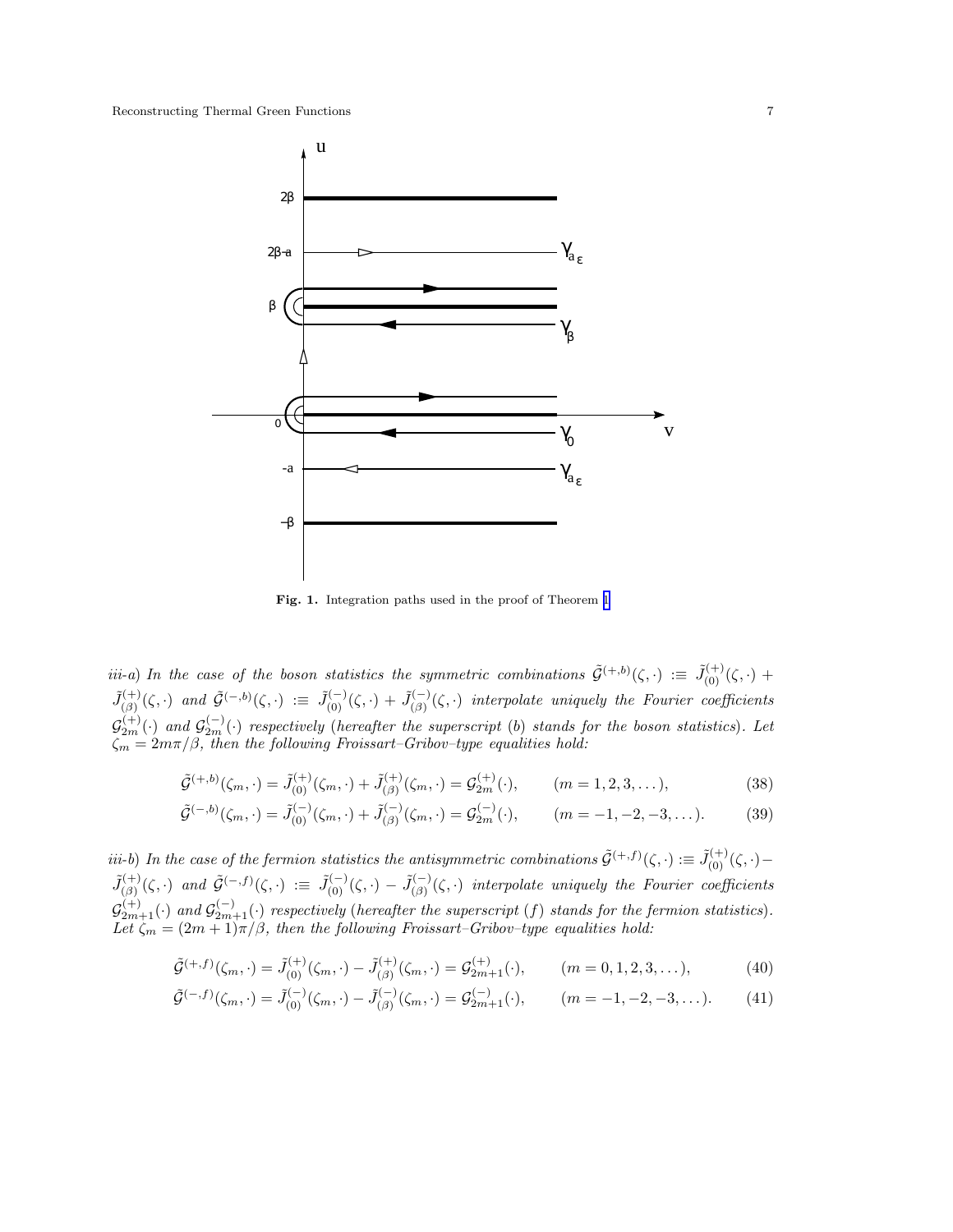*Proof.* (i) In view of the Riemann–Lebesgue theorem, and since  $\mathcal{G}^{(+)}(\tau, \cdot) \in L_1[-\beta, \beta]$ , the Fourier coefficients  $\mathcal{G}_n^{(+)}(\cdot)$  tend to zero as  $n \to \infty$ . From expansion [\(28](#page-4-0)) we have for all  $\tau = u + iv$ , with  $v < 0$ :

$$
|\mathcal{G}^{(+)}(\tau,\cdot)| = \left|\frac{1}{2\beta} \sum_{n=0}^{+\infty} \mathcal{G}_n^{(+)}(\cdot) e^{-i\zeta_n \tau} \right| \le K \sum_{n\ge 0} e^{\zeta_n v},\tag{42}
$$

where  $K = \int_{-\beta}^{\beta} |\mathcal{G}(\tau, \cdot)| d\tau$ . The series  $\sum_{n\geq 0}^{+\infty} e^{\zeta_n v}$  converges uniformly in any domain compactly contained in the half–plane  $\text{Im }\tau < 0$ . In view of the Weierstrass theorem on the uniformly convergent series of analytic functions, we can conclude that  $\mathcal{G}^{(+)}(\tau, \cdot)$  is holomorphic in the half-plane Im  $\tau < 0$ . By using analogous arguments we can prove that  $\mathcal{G}^{(-)}(\tau, \cdot)$  is holomorphic in the halfplane Im  $\tau > 0$ . Furthermore, we know from Hypothesis a) that  $\mathcal{G}(\tau, \cdot) = \mathcal{G}^{(+)}(\tau, \cdot) + \mathcal{G}^{(-)}(\tau, \cdot)$  is holomorphic in the strips  $k\beta < u < (k+1)\beta$  ( $k \in \mathbb{Z}$ ,  $v \in \mathbb{R}$ ), and continuous at the boundaries of the strips. We can conclude that  $\mathcal{G}^{(+)}(\tau, \cdot)$  is holomorphic in the cut–domain  $\mathcal{I}_{-} \cup [\mathcal{I}_{+} \setminus \mathcal{I}_{+}^{\circ}]$ , and  $\mathcal{G}^{(-)}(\tau, \cdot)$  is holomorphic in the cut–domain  $\mathcal{I}_{+} \cup [\mathcal{I}_{-}\setminus \mathcal{I}_{-}^{\circ}]$ .

(ii) Property (ii, a) follows easily from the assumption of "temperateness" of the jump functions[[4\]](#page-22-0). For what concerns property (ii, b) we limit ourselves to prove that  $\tilde{J}_{(0)}^{(+)}(\zeta, \cdot)$  belongs to the Hardy space  $\mathbb{H}^2\left(\mathbb{C}_{(0)}^{(+)}\right)$ (δ) , since the remaining part of the statement can be proved analogously. To this purpose, we rewrite the Laplace transform [\(34](#page-5-0)) in the following form:

$$
\int_0^{+\infty} \left( J_{(0)}^{(+)}(v,\cdot)e^{-\delta v} \right) e^{-\zeta' v} dv := \tilde{J}_{(0)(\delta)}^{(+)}(\zeta',\cdot), \qquad (\text{Re}\,\zeta' > 0),\tag{43}
$$

where  $\text{Re }\zeta' = \text{Re }\zeta - \delta \ (\delta \geq \epsilon > 0).$  In view of the slow–growth property of  $J_{(0)}^{(+)}(v, \cdot)$ , we can then say that the function  $J_{(0)}^{(+)}(v, \cdot)$  exp( $-\delta v$ ) belongs to the intersection  $L^1[0, +\infty) \cap L^2[0, +\infty)$ . Then, thanks to the Paley–Wiener theorem, we can conclude (returning to the variable  $\zeta$ ) that  $\tilde{J}_{(0)}^{(+)}(\zeta, \cdot)$ belongs to the Hardy space  $\mathbb{H}^2\left(\mathbb{C}^{(+)}_{\langle \delta \rangle}\right)$ (δ) ) (see Ref. [\[12](#page-22-0)]). Accordingly,  $\tilde{J}_{(0)}^{(+)}(\zeta, \cdot)$  tends uniformly to zero as  $\zeta$  tends to infinity inside any fixed half-plane Re  $\zeta \ge \delta' > \delta$ . In particular,  $\tilde{J}_{(0)}^{(+)}(\zeta_n, \cdot)$ , with  $\zeta_n = n\pi/\beta$   $(n = 1, 2, ...)$ , tends to zero as  $n \to \infty$ .

(iii) We introduce the integral  $I_{\gamma}^{(+)}$  defined as follows (this method has been introduced by Bros and Buchholz [\[5](#page-22-0)], and will be developed in a more detailed form in[[7\]](#page-22-0) within the general framework of QFT):

$$
I_{\gamma}^{(+)}(\zeta,\cdot) = \int_{\gamma} \mathcal{G}^{(+)}(\tau,\cdot) e^{i\zeta\tau} d\tau,
$$
\n(44)

where the path  $\gamma$  encloses both the cuts located at  $u = 0$ ,  $v \ge 0$  and at  $u = \beta$ ,  $v \ge 0$  (see Fig. [1\)](#page-6-0). In view of the slow–growth condition [\(25](#page-4-0)), this integral is well–defined. By choosing as integration path a pair of contours  $(\gamma_0, \gamma_0)$  enclosing respectively the cuts at  $u = 0, v \ge 0$  and at  $u = \beta, v \ge 0$ , and then flattening them (in a folded way) onto the cuts (see Fig. [1\)](#page-6-0), we obtain:

$$
I_{(\gamma_0 \cup \gamma_\beta)}^{(+)}(\zeta, \cdot) = \int_0^{+\infty} J_{(0)}^{(+)}(v, \cdot) e^{-\zeta v} dv + e^{i\zeta \beta} \int_0^{+\infty} J_{(\beta)}^{(+)}(v, \cdot) e^{-\zeta v} dv = \tilde{J}_{(0)}^{(+)}(\zeta, \cdot) + e^{i\zeta \beta} \tilde{J}_{(\beta)}^{(+)}(\zeta, 45)
$$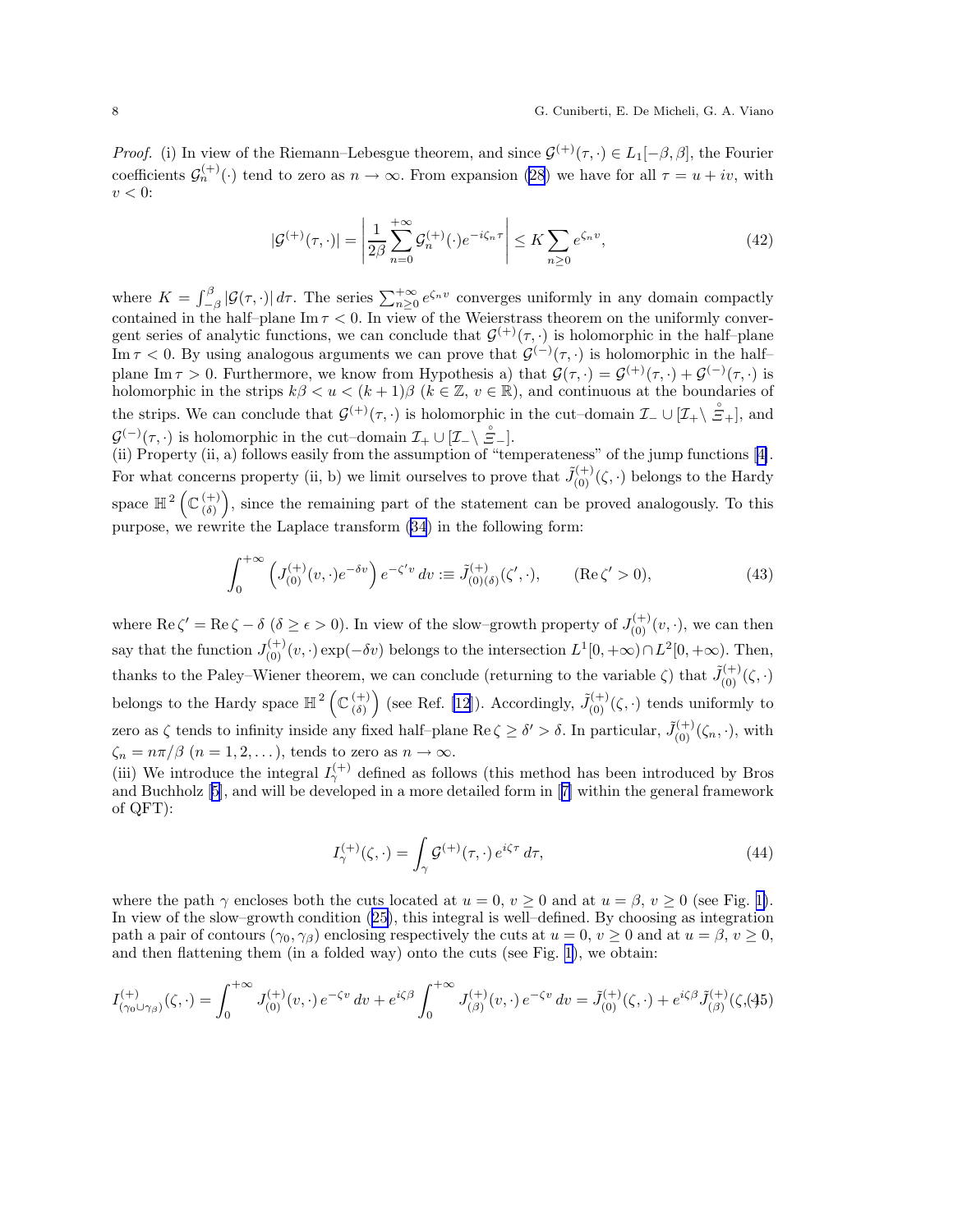<span id="page-8-0"></span>Next, we choose the path  $\gamma_{a_{\epsilon}}$ , whose support is:  $]-a+i\infty,-a] \cup [-a,-\epsilon] \cup [\gamma_{\epsilon}^{(0)}] \cup [\epsilon,\beta-\epsilon] \cup$  $[\gamma_{\epsilon}^{(\beta)}] \cup [\beta + \epsilon, 2\beta - a] \cup [2\beta - a, 2\beta - a + i\infty],$  where  $\gamma_{\epsilon}^{(0)}$  and  $\gamma_{\epsilon}^{(\beta)}$  are half-circles turning around the points  $\tau = 0$  and  $\tau = \beta$ , respectively (see Fig. [1](#page-6-0)). By taking into account the 2 $\beta$ -periodicity of  $\mathcal{G}^{(+)}(\tau, \cdot)$ , we get, for  $\zeta = \zeta_n = n\pi/\beta$ ,  $(n = 1, 2, ...)$ :

$$
\lim_{\epsilon \to 0} I_{\gamma_{a_{\epsilon}}}^{(+)}(\zeta_n, \cdot) = \int_{-a}^{2\beta - a} \mathcal{G}^{(+)}(\tau, \cdot) e^{i\zeta_n \tau} d\tau = \mathcal{G}_n^{(+)}(\cdot). \tag{46}
$$

Then, from the Cauchy distortion argument, we have  $I_{\gamma_0 \cup \gamma_\beta}^{(+)}(\zeta_n, \cdot) = \lim_{\epsilon \to 0} I_{\gamma a_\epsilon}^{(+)}(\zeta_n, \cdot)$ , that is

$$
\tilde{J}_{(0)}^{(+)}(\zeta_n,\cdot) + e^{i\zeta_n\beta} \tilde{J}_{(\beta)}^{(+)}(\zeta_n,\cdot) = \mathcal{G}_n^{(+)}(\cdot). \tag{47}
$$

We now distinguish two cases:

- 1) *n* even:  $n = 2m$ ,  $\zeta_m = 2m\pi/\beta$  ( $m = 1, 2, ...$ ); then from (47) we obtain equalities ([38\)](#page-6-0).
- 2) n odd:  $n = 2m + 1$ ,  $\zeta_m = (2m + 1)\pi/\beta$   $(m = 0, 1, 2, ...)$ ; then from (47) we obtain equalities  $(40).$  $(40).$  $(40).$

We have thus obtained two combinations (symmetric and antisymmetric, respectively) that interpolate the Fourier coefficients  $\mathcal{G}_n^{(+)}(\cdot)$ . The uniqueness of the interpolation is guaranteed by the Carlsontheorem [[3\]](#page-22-0) that can be applied since  $\tilde{J}_{(0)}^{(+)}(\zeta, \cdot)$  and  $\tilde{J}_{(\beta)}^{(+)}$  $\binom{(\dagger)}{(\beta)}(\zeta, \cdot)$  belong to the Hardy space  $\mathbb{H}^2$   $(\mathbb{C}^{(+)}_{\infty})$ (δ) ). Proceeding with analogous arguments applied to  $\mathcal{G}^{(-)}(\tau, \cdot)$  equalities [\(39](#page-6-0)) and [\(41](#page-6-0)) are obtained. ⊓⊔

In conclusion, we can say that the thermal Green functions present a double analytic structure involving the analyticity properties in the  $\tau = u+iv$  and  $\zeta = \xi + i\eta$  planes. The 2 $\beta$ –periodic function  $\mathcal{G}^{(+)}(\tau, \cdot)$  (resp.  $\mathcal{G}^{(-)}(\tau, \cdot)$ ) is analytic in the cut–domain  $\mathcal{I}_{-} \cup [\mathcal{I}_{+} \setminus \mathcal{E}_{+}]\;$  (resp.  $\mathcal{I}_{+} \cup [\mathcal{I}_{-} \setminus \mathcal{E}_{-}]\}$ ); its Fourier coefficients can be uniquely interpolated (in the sense of the Carlson theorem), and are the restriction to the appropriate Matsubara energies of a function  $\tilde{\mathcal{G}}^{(+,b-f)}(\zeta, \cdot)$  (resp.  $\tilde{\mathcal{G}}^{(-,b-f)}(\zeta, \cdot)$ ), analytic in the half-plane Re $\zeta > 0$  (resp. Re $\zeta < 0$ ). It is straightforward to verify that the jump function  $J_{(0)}^{(+)}(v, \cdot)$  coincides with the retarded Green function, and  $J_{(0)}^{(-)}(v, \cdot)$  coincides with the advanced one; analogously, putting  $i \zeta = \omega$ , we can identify  $\tilde{G}^{(+,b-f)}(\zeta, \cdot)$  and  $\tilde{G}^{(-,b-f)}(\zeta, \cdot)$ respectively with the retarded and advanced Green functions in the energy variable  $\omega$  conjugate to the real time t.

## 3. Representation of the Jump Function in Terms of an Infinite Set of Fourier Coefficients

First let us consider a system of bosons; since n is even, i.e.  $n = 2m$ ,  $\zeta_m = (2m\pi)/\beta$ ,  $(m =$  $(0, 1, 2, \ldots)$ , we have:

$$
\tilde{\mathcal{G}}^{(+,b)}\left(\frac{2m\pi}{\beta},\cdot\right) = 2\int_0^\beta \mathcal{G}^{(+)}(\tau,\cdot)\,e^{i\frac{2m\pi}{\beta}\tau}\,d\tau\,. \tag{48}
$$

Next, recalling that  $\mathcal{G}^{(+)}(\tau, \cdot)$  is  $\beta$ -periodic, we can write also the following Fourier expansion:

$$
\mathcal{G}^{(+)}(\tau,\cdot) = \frac{1}{\beta} \sum_{m=0}^{\infty} \tilde{\mathcal{G}}^{(+,b)}_{(\beta)} \left( \frac{2m\pi}{\beta}, \cdot \right) e^{-i\frac{2m\pi}{\beta}\tau},\tag{49}
$$

$$
\tilde{\mathcal{G}}_{(\beta)}^{(+,b)}\left(\frac{2m\pi}{\beta},\cdot\right) = \int_0^\beta \mathcal{G}^{(+)}(\tau,\cdot)\,e^{i\frac{2m\pi}{\beta}\tau}\,d\tau = \frac{1}{2}\,\tilde{\mathcal{G}}^{(+,b)}\left(\frac{2m\pi}{\beta},\cdot\right). \tag{50}
$$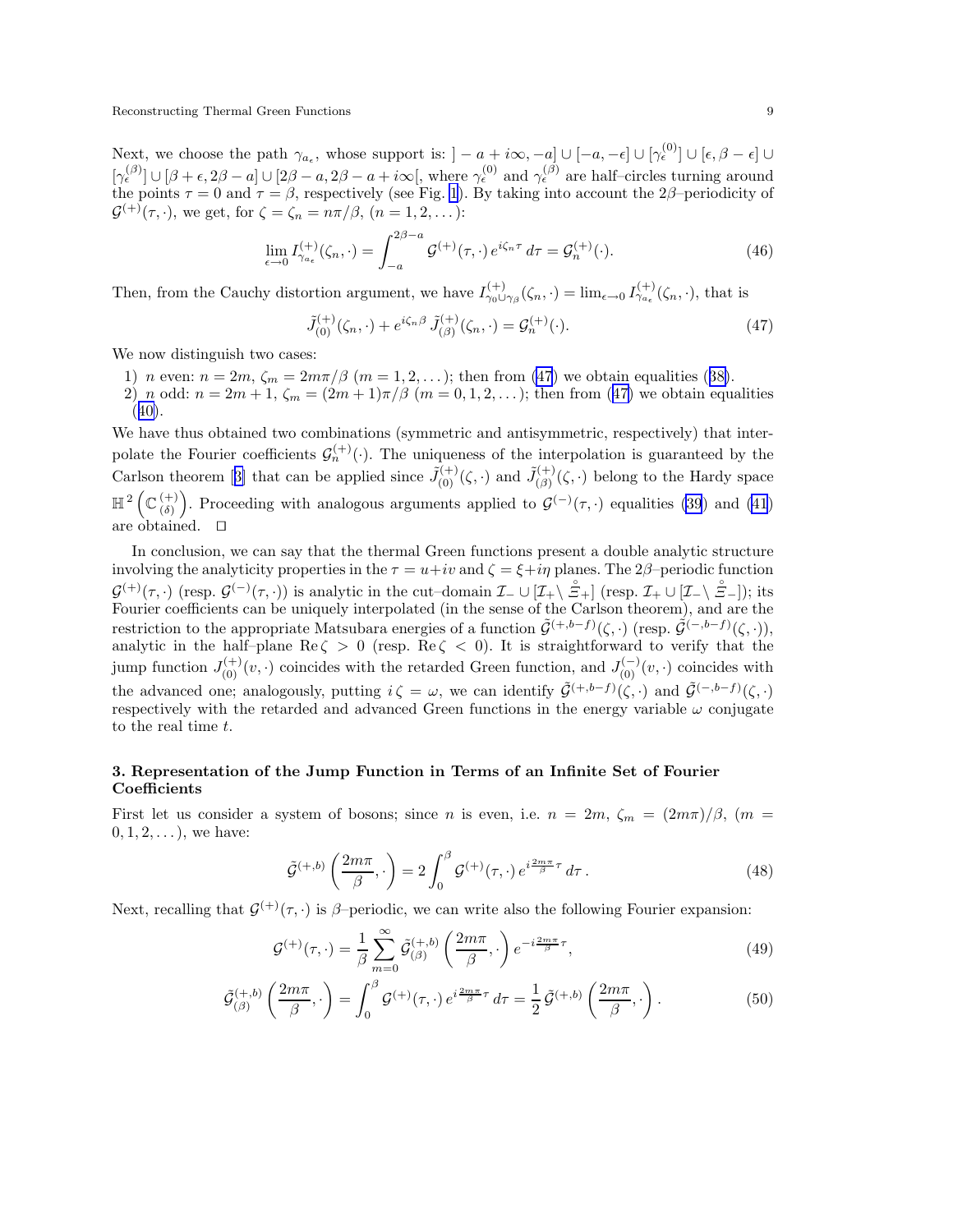<span id="page-9-0"></span>Finally, putting  $\beta = 2\pi$ , formulae ([49\)](#page-8-0), [\(50](#page-8-0)) can be rewritten in the more convenient form:

$$
\mathcal{G}^{(+)}(\tau,\cdot) = \frac{1}{2\pi} \sum_{m=0}^{\infty} \tilde{\mathcal{G}}_{(2\pi)}^{(+,b)}(m,\cdot)e^{-im\tau},\tag{51}
$$

$$
\tilde{\mathcal{G}}_{(2\pi)}^{(+,b)}(m,\cdot) = \int_0^{2\pi} \mathcal{G}^{(+)}(\tau,\cdot) e^{im\tau} d\tau = \frac{1}{2} \tilde{\mathcal{G}}^{(+,b)}(m,\cdot). \tag{52}
$$

Recalling once again the  $\beta$ -periodicity of the function  $\mathcal{G}^{(+)}(\tau, \cdot)$ , we write now the Froissart–Gribov equalities ([38\)](#page-6-0) as

$$
\tilde{\mathcal{G}}^{(+,b)}(m,\cdot) = \tilde{J}_{(0)}^{(+,b)}(m,\cdot) + \tilde{J}_{(2\pi)}^{(+,b)}(m,\cdot) = 2\tilde{J}_{(0)}^{(+,b)}(m,\cdot) = 2\tilde{\mathcal{G}}_{(2\pi)}^{(+,b)}(m,\cdot), \quad (m = 1, 2, 3, \dots). (53)
$$

It is now convenient to introduce an auxiliary function  $J_*^{(b)}(v, \cdot)$ , defined as follows:

$$
J_*^{(b)}(v, \cdot) = e^{-v} J_{(0)}^{(+,b)}(v, \cdot), \qquad (v \in \mathbb{R}^+), \tag{54}
$$

and the corresponding Laplace transform:

$$
\tilde{J}_*^{(b)}(\zeta, \cdot) = \int_0^{+\infty} J_*^{(b)}(v, \cdot) e^{-\zeta v} dv, \qquad (\zeta = \xi + i\eta, \text{Re}\,\zeta > -1 + \delta, \,\delta \ge \epsilon > 0). \tag{55}
$$

It is straightforward to prove, via the Paley–Wiener theorem, that  $\tilde{J}_*^{(b)}(\zeta, \cdot)$  belongs to the Hardy space  $\mathbb{H}^2(\mathbb{C}_{n=1}^{(+)})$  $(-1+\delta)$ ), where  $\mathbb{C}^{(+)}_{(-1+\delta)} = \{ \zeta \in \mathbb{C} \mid \text{Re}\,\zeta > -1 + \delta, \delta \geq \epsilon > 0 \}.$  Next, the Froissart-Gribov equalities (53) can be rewritten as

$$
\tilde{J}_*^{(b)}(m,\cdot) = \tilde{\mathcal{G}}_{(2\pi)}^{(+,b)}(m+1,\cdot) , \qquad (m=0,1,2,\ldots). \tag{56}
$$

Then we can prove the following lemma.

**Lemma 1.** The function  $\tilde{J}_*^{(b)}(-1/2+i\eta, \cdot)$ ,  $(\eta \in \mathbb{R})$  can be represented by the following series, that converges in the sense of the  $L^2$ -norm:

$$
\tilde{J}_*^{(b)}\left(-\frac{1}{2} + i\eta, \cdot\right) = \sum_{\ell=0}^{\infty} c_{\ell} \psi_{\ell}(\eta),\tag{57}
$$

 $\psi_{\ell}(n)$  denoting the Pollaczek functions defined by

$$
\psi_{\ell}(\eta) = \frac{1}{\sqrt{\pi}} \Gamma\left(\frac{1}{2} + i\eta\right) P_{\ell}(\eta),\tag{58}
$$

 $\Gamma$ being the Euler gamma function, and  $P_\ell$  the Pollaczek polynomials [[2](#page-22-0),[16](#page-22-0)]. The coefficients  $c_\ell$ are given by:

$$
c_{\ell} = 2\sqrt{\pi} \sum_{m=0}^{\infty} \frac{(-1)^m}{m!} \tilde{\mathcal{G}}_{(2\pi)}^{(+,b)}(m+1,\cdot) P_{\ell} \left[ -i\left(m+\frac{1}{2}\right) \right]. \tag{59}
$$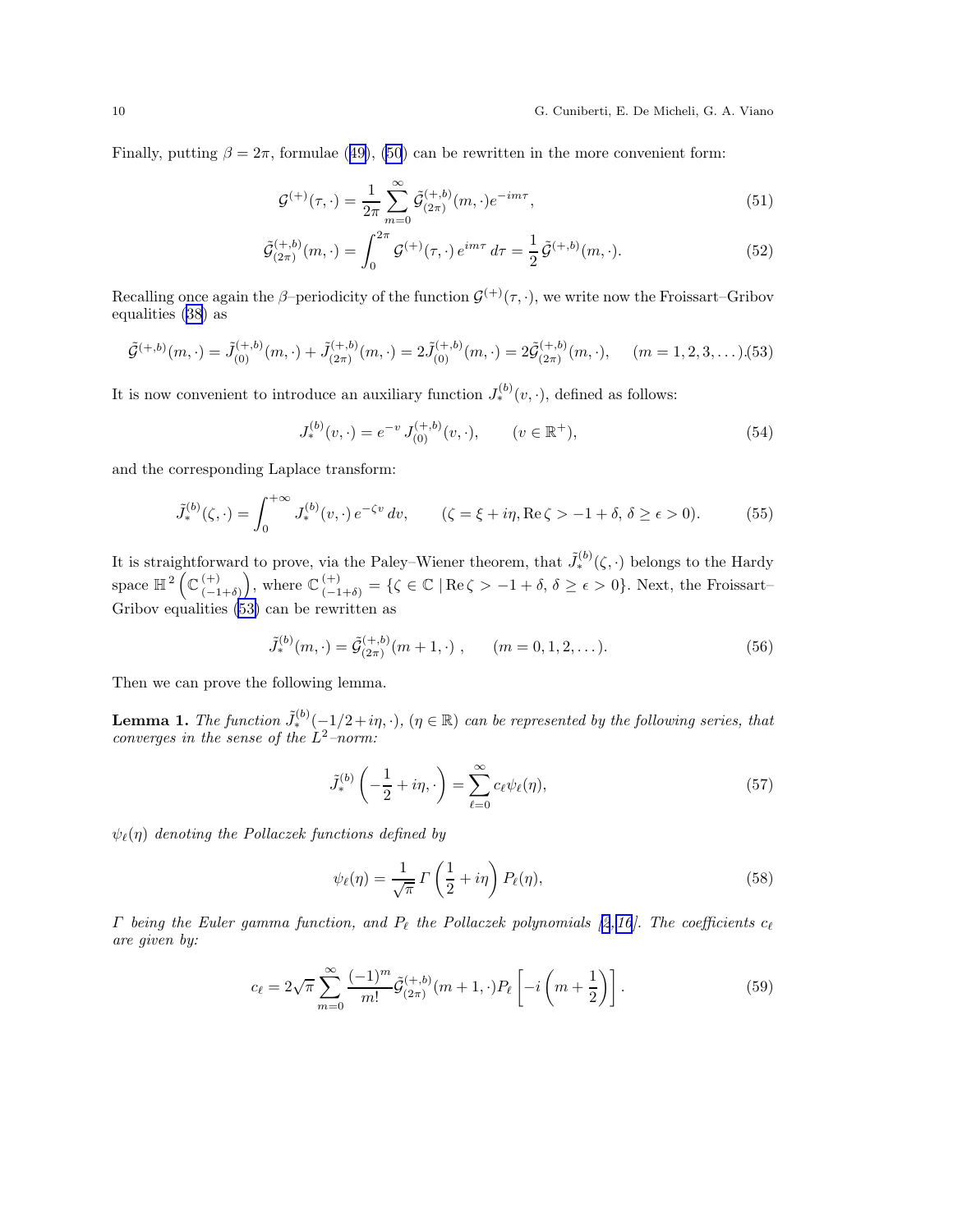<span id="page-10-0"></span>*Proof.* The Pollaczek polynomials  $P_{\ell}^{(\alpha)}$  $L^{\alpha}(\alpha)(\eta)$ ,  $(\eta \in \mathbb{R})$ , are orthogonal in  $L^2(-\infty, +\infty)$  with weight function(see Refs.  $[2,16]$  $[2,16]$  $[2,16]$ ):

$$
w(\eta) = \frac{1}{\pi} 2^{(2\alpha - 1)} | \Gamma(\alpha + i\eta) |^{2}.
$$
 (60)

For  $\alpha = 1/2$ , the orthogonality property reads:

$$
\int_{-\infty}^{+\infty} w(\eta) P_{\ell}^{(1/2)}(\eta) P_{\ell'}^{(1/2)}(\eta) d\eta = \delta_{\ell,\ell'} , \quad \left( w(\eta) = \frac{1}{\pi} \left| \Gamma\left(\frac{1}{2} + i\eta\right) \right|^2 \right), \tag{61}
$$

(in the following, when  $\alpha = 1/2$ , we omit the index  $\alpha$  in the notation). Next, we introduce the following functions, that will be called Pollaczek functions (of index  $\alpha = 1/2$ ):

$$
\psi_{\ell}(\eta) = \frac{1}{\sqrt{\pi}} \Gamma\left(\frac{1}{2} + i\eta\right) P_{\ell}(\eta),\tag{62}
$$

which form a complete basis in  $L^2(-\infty, +\infty)$  [\[13](#page-22-0)]. Since  $\tilde{J}_*^{(b)}(\zeta, \cdot)$  belongs to the Hardy space  $\mathbb{H}^2$   $(\mathbb{C}^{(+)})$  $(-1+\delta)$ ), then  $\tilde{J}_*^{(b)}(-1/2+i\eta,\cdot)$   $(\eta \in \mathbb{R})$  belongs to  $L^2(-\infty,+\infty)$ . Therefore, we may expand  $\tilde{J}_{*}^{(b)}(-1/2+i\eta,\cdot)$  in terms of Pollaczek functions as follows:

$$
\tilde{J}_*^{(b)}\left(-\frac{1}{2} + i\eta, \cdot\right) = \sum_{\ell=0}^{\infty} c_{\ell} \psi_{\ell}(\eta),\tag{63}
$$

where the series at the r.h.s. of (63) converges to  $\tilde{J}_{*}^{(b)}(-1/2 + i\eta, \cdot)$  in the sense of the  $L^2$ -norm. From (63) we get

$$
c_{\ell} = \frac{1}{\sqrt{\pi}} \int_{-\infty}^{+\infty} \tilde{J}_{*}^{(b)} \left( -\frac{1}{2} + i\eta, \cdot \right) \Gamma\left(\frac{1}{2} - i\eta\right) P_{\ell}(\eta) d\eta. \tag{64}
$$

The integral at the r.h.s. of (64) can be evaluated by the contour integration method along the path shown in Fig. [2,](#page-11-0) and taking into account the asymptotic behaviour of the gamma function given by the Stirling formula. We obtain:

$$
c_{\ell} = 2\sqrt{\pi} \sum_{m=0}^{\infty} \frac{(-1)^m}{m!} \, \tilde{J}_*^{(b)}(m, \cdot) P_{\ell} \left[ -i \left( m + \frac{1}{2} \right) \right]. \tag{65}
$$

Finally, from [\(56](#page-9-0)), (63) and (65) the proof of the lemma follows.  $\Box$ 

From ([55\)](#page-9-0), when  $\zeta = -1/2 + i\eta$  ( $\eta \in \mathbb{R}$ ), we have:

$$
\tilde{J}_*^{(b)}\left(-\frac{1}{2} + i\eta, \cdot\right) = \int_0^{+\infty} J_*^{(b)}(v, \cdot) e^{v/2} e^{-i\eta v} dv.
$$
\n(66)

The r.h.s. of (66) is the Fourier transform of  $J_*^{(b)}(v, \cdot)e^{v/2}$ . Noting that  $\tilde{J}_*^{(b)}(-1/2 + i\eta, \cdot)$  belongs to  $L^2(-\infty, +\infty)$ , but not necessarily to  $L^1(-\infty, +\infty)$ , the inversion of the Fourier transform (66) holds only as a limit in the mean order two, and can be written as follows:

$$
J_*^{(b)}(v, \cdot) e^{v/2} = \lim_{\eta_0 \to +\infty} \left( \frac{1}{2\pi} \int_{-\eta_0}^{\eta_0} \tilde{J}_*^{(b)} \left( -\frac{1}{2} + i\eta, \cdot \right) e^{i\eta v} d\eta \right), \qquad (v \in \mathbb{R}^+). \tag{67}
$$

Then, we can prove the following lemma.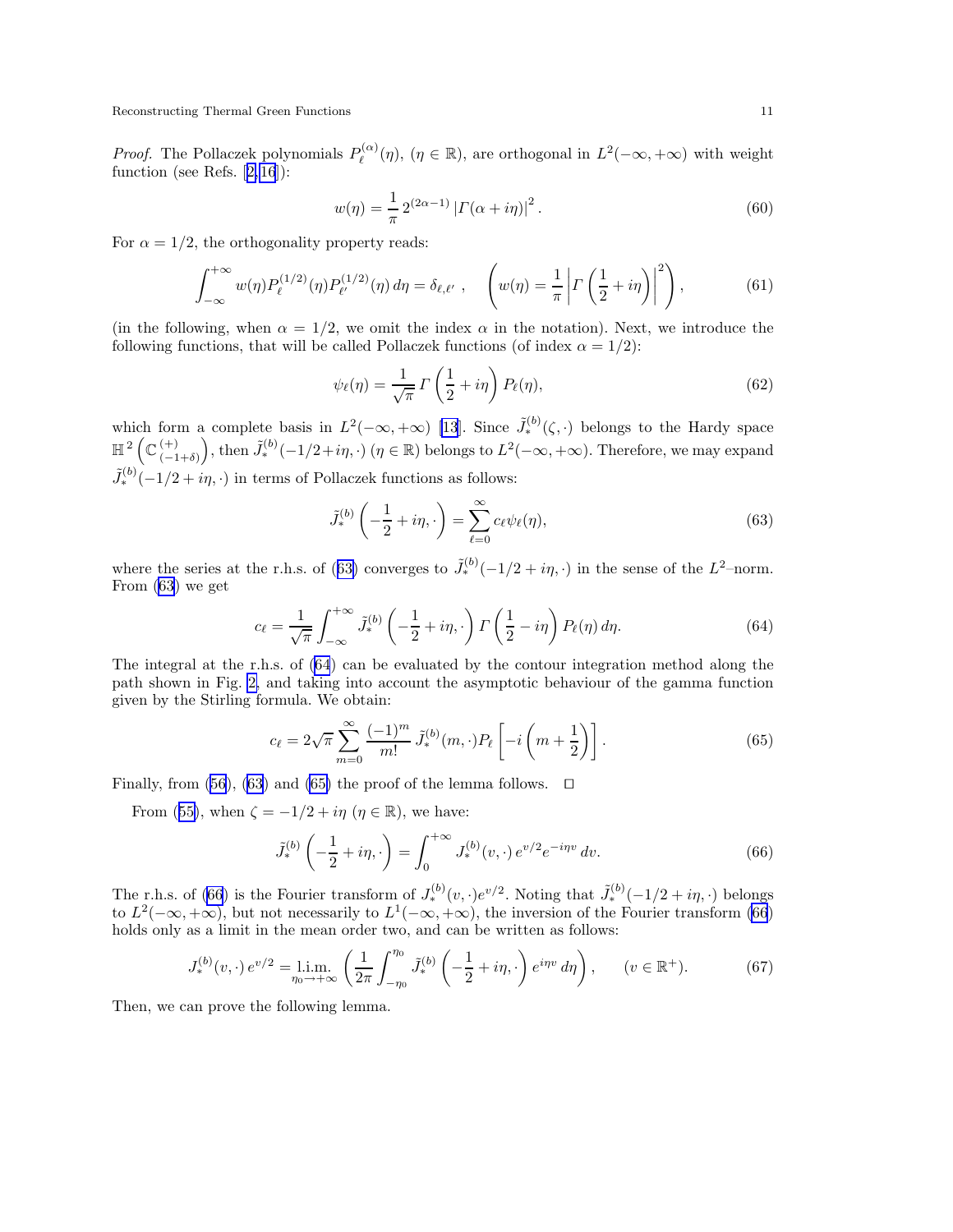<span id="page-11-0"></span>

Fig. 2. Integration path for the evaluation of integral [\(64\)](#page-10-0)

**Lemma 2.** The function  $J_*^{(b)}(v, \cdot)e^{v/2}$  can be represented by the following expansion that converges in the sense of the  $L^2$ -norm:

$$
e^{v/2}J_*^{(b)}(v,\cdot) = \sum_{\ell=0}^{\infty} a_{\ell} \Phi_{\ell}(v), \qquad (v \in \mathbb{R}^+),
$$
 (68)

where the coefficients  $a_{\ell}$  are given by:

$$
a_{\ell} = \sqrt{2} \sum_{m=0}^{\infty} \frac{(-1)^m}{m!} \tilde{\mathcal{G}}_{(2\pi)}^{(+,b)}(m+1,\cdot) P_{\ell} \left[ -i \left( m + \frac{1}{2} \right) \right],
$$
 (69)

 $P_{\ell}$  being the Pollaczek polynomials, and the functions  $\Phi_{\ell}(v)$  are given by

$$
\Phi_{\ell}(v) = i^{\ell} \sqrt{2} L_{\ell}(2e^{-v}) e^{-e^{-v}} e^{-v/2}, \qquad (70)
$$

 $L_{\ell}$  being the Laguerre polynomials.

Proof. Let us observe that

$$
\Gamma\left(\frac{1}{2} + i\eta\right) = \int_0^{+\infty} e^{-t} t^{(i\eta - 1/2)} dt = \int_{-\infty}^{+\infty} e^{-e^{-v}} e^{-v/2} e^{-i\eta v} dv = \mathcal{F}\left\{e^{-e^{-v}} e^{-v/2}\right\},\tag{71}
$$

where F denotes the Fourier integral operator. Let us note that the function  $\exp(-e^{-v})e^{-v/2}$ belongs to  $S^{\infty}(\mathbb{R})$ , i.e. the Schwartz space of the  $C^{\infty}(\mathbb{R})$  functions that, together with all their derivatives, tend to zero, for |v| tending to  $+\infty$ , faster than any negative power of |v|. Therefore, we can write (see formula ([62\)](#page-10-0)):

$$
\psi_{\ell}(\eta) = \frac{1}{\sqrt{\pi}} \mathcal{F} \left\{ P_{\ell} \left( -i \frac{d}{dv} \right) \left[ e^{-e^{-v}} e^{-v/2} \right] \right\}.
$$
\n(72)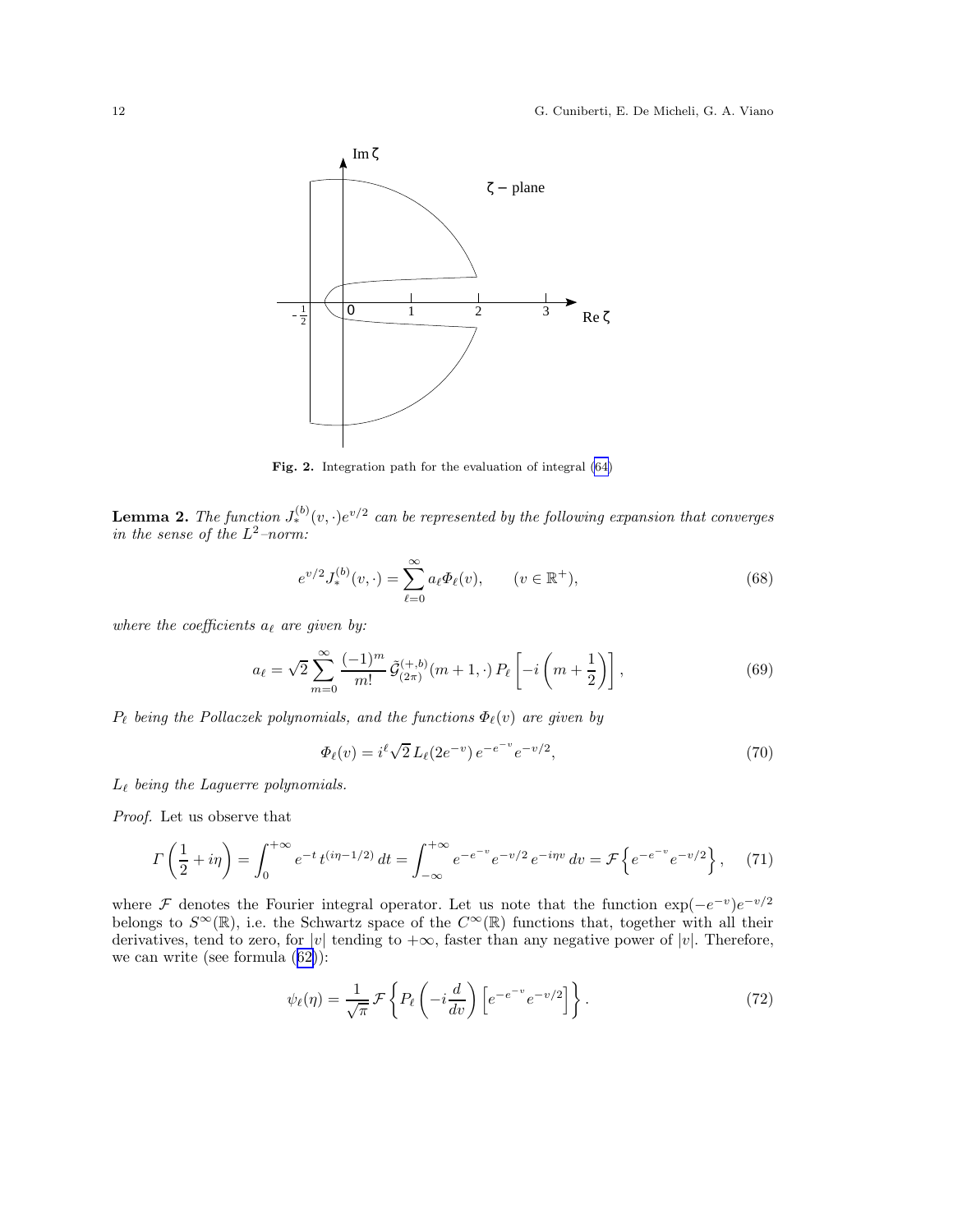<span id="page-12-0"></span>Substituting in expansion ([57\)](#page-9-0) to the Pollaczek functions their representation [\(72](#page-11-0)), we obtain:

$$
\tilde{J}_*^{(b)}(-\frac{1}{2}+i\eta,\cdot) = \sum_{\ell=0}^{\infty} c_{\ell} \left\{ \frac{1}{\sqrt{\pi}} \mathcal{F}\left[P_{\ell}\left(-i\frac{d}{dv}\right)\left(e^{-e^{-v}}e^{-v/2}\right)\right] \right\}.
$$
\n(73)

Let us now apply the operator  $\mathcal{F}^{-1}$  to the r.h.s. of (73). If we exchange the integral operator  $\mathcal{F}^{-1}$ with the sum, and this is legitimate within the  $L^2$ -norm convergence, we obtain:

$$
\mathcal{F}^{-1} \sum_{\ell=0}^{\infty} c_{\ell} \left\{ \frac{1}{\sqrt{\pi}} \mathcal{F} \left[ P_{\ell} \left( -i \frac{d}{dv} \right) \left( e^{-e^{-v}} e^{-v/2} \right) \right] \right\} = \sum_{\ell=0}^{\infty} c_{\ell} \left\{ \frac{1}{\sqrt{\pi}} \left[ P_{\ell} \left( -i \frac{d}{dv} \right) \left( e^{-e^{-v}} e^{-v/2} \right) \right] \right\} (4)
$$

Finally, recalling formula [\(67](#page-10-0)), we obtain the following expansion for the function  $J_*^{(b)}(v, \cdot)e^{v/2}$ :

$$
e^{v/2}J_*^{(b)}(v,\cdot) = \sum_{\ell=0}^{\infty} \frac{c_{\ell}}{\sqrt{\pi}} P_{\ell} \left( -i\frac{d}{dv} \right) \left( e^{-e^{-v}} e^{-v/2} \right),\tag{75}
$$

whoseconvergence is in the sense of the  $L^2$ -norm. It can be easily verified that [[9\]](#page-22-0)

$$
\sqrt{2}P_{\ell}\left(-i\frac{d}{dv}\right)\left(e^{-e^{-v}}e^{-v/2}\right) = i^{\ell}\sqrt{2}L_{\ell}\left(2e^{-v}\right)e^{-e^{-v}}e^{-v/2},\tag{76}
$$

where  $L_{\ell}$  denotes the Laguerre polynomials.

It can be checked that the polynomials  $\mathcal{L}_{\ell}(v) = i^{\ell} \sqrt{2} L_{\ell}(2e^{-v})$  are a set of polynomials orthonormal on the real line with weight function  $w(v) = \exp(-v) \exp(-2e^{-v})$ , and, consequently, the set of functions  $\Phi_{\ell}(v)$ , defined by formula [\(70](#page-11-0)), forms an orthonormal basis in  $L^2(-\infty, +\infty)$ .

Finally, from (75) we obtain:

$$
e^{v/2} J_*^{(b)}(v, \cdot) = \sum_{\ell=0}^{\infty} a_{\ell} \left\{ i^{\ell} \sqrt{2} L_{\ell} (2e^{-v}) e^{-e^{-v}} e^{-v/2} \right\} = \sum_{\ell=0}^{\infty} a_{\ell} \Phi_{\ell}(v), \quad (v \in \mathbb{R}^+), \tag{77}
$$

where  $a_{\ell} = c_{\ell} / \sqrt{2\pi}$ , and the functions  $\Phi_{\ell}(v)$  are given by formula ([70\)](#page-11-0).  $\Box$ 

We now introduce the weighted  $L^2$ -space  $L^2_{(w)}[0, +\infty)$ , whose norm is defined by:

$$
||f||_{L^2_{(w)}[0,+\infty)} = \left(\int_0^{+\infty} w(v) |f(v)|^2 dv\right)^{1/2},\tag{78}
$$

 $w(v)$  being a weight function which will be specified in the following. Then we can prove the following result.

**Theorem 2.** The jump function  $J_{(0)}^{(+,b)}(v, \cdot)$  can be represented by the following expansion:

$$
J_{(0)}^{(+,b)}(v,\cdot) = e^{v/2} \sum_{\ell=0}^{\infty} a_{\ell} \Phi_{\ell}(v), \qquad (v \in \mathbb{R}^+), \tag{79}
$$

which converges in the sense of the  $L^2_{(w)}[0,+\infty)$ -norm, with weight function  $w(v) = e^{-v}$ ,  $(v \in \mathbb{R}^+)$ .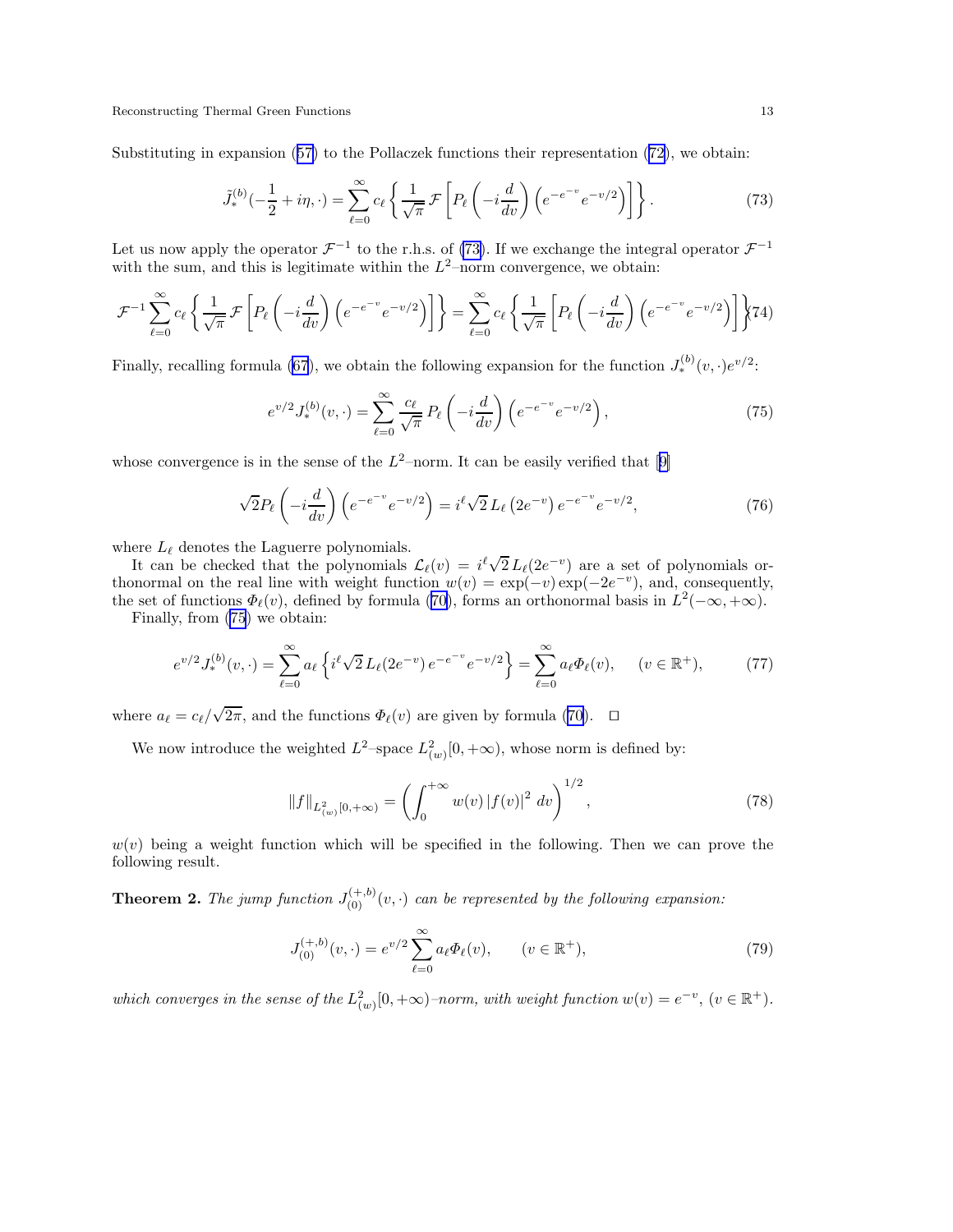<span id="page-13-0"></span>14 G. Cuniberti, E. De Micheli, G. A. Viano

Proof. We can write:

$$
\left\| J_{(0)}^{(+,b)}(v,\cdot) - e^{v/2} \sum_{\ell=0}^L a_\ell \Phi_\ell(v) \right\|_{L^2_{(w)}[0,+\infty)} = \left( \int_0^{+\infty} e^{-v} \left| J_{(0)}^{(+,b)}(v,\cdot) - e^{v/2} \sum_{\ell=0}^L a_\ell \Phi_\ell(v) \right|^2 dv \right)^{1/2}
$$

$$
= \left( \int_0^{+\infty} \left| e^{v/2} J_*^{(b)}(v,\cdot) - \sum_{\ell=0}^L a_\ell \Phi_\ell(v) \right|^2 dv \right)^{1/2} . \tag{80}
$$

In view of Lemma [2](#page-10-0) we can thus state that:

$$
\lim_{L \to \infty} \left\| J_{(0)}^{(+,b)}(v,\cdot) - e^{v/2} \sum_{\ell=0}^{L} a_{\ell} \Phi_{\ell}(v) \right\|_{L^2_{(w)}[0,+\infty)} = 0,
$$
\n(81)

that proves the statement. ⊓⊔

Consider now a system of fermions. In this case the function  $\mathcal{G}^{(+)}(\tau, \cdot)$  is antiperiodic with period  $\beta$ . Then, if we put  $\zeta_m = (2m+1)\pi/\beta$   $(m = 0, 1, 2, ...)$  and  $\beta = 2\pi$ , we have the following expansion:

$$
\mathcal{G}^{(+)}(\tau,\cdot) = \frac{1}{2\pi} \sum_{m=0}^{\infty} \tilde{\mathcal{G}}_{(2\pi)}^{(+,f)} \left(m + \frac{1}{2},\cdot\right) e^{-i(m+1/2)\tau},\tag{82}
$$

$$
\tilde{\mathcal{G}}_{(2\pi)}^{(+,f)}\left(m+\frac{1}{2},\cdot\right) = \int_0^{2\pi} \mathcal{G}^{(+)}(\tau,\cdot) e^{i(m+1/2)\tau} d\tau = \frac{1}{2} \tilde{\mathcal{G}}^{(+,f)}\left(m+\frac{1}{2},\cdot\right). \tag{83}
$$

Recalling once again the antiperiodicity of  $\mathcal{G}^{(+)}(\tau, \cdot)$ , we write the Froissart–Gribov equalities [\(40](#page-6-0)) in the following form:

$$
\tilde{\mathcal{G}}^{(+,f)}\left(m+\frac{1}{2},\cdot\right) = \tilde{J}_{(0)}^{(+,f)}\left(m+\frac{1}{2},\cdot\right) - \tilde{J}_{(2\pi)}^{(+,f)}\left(m+\frac{1}{2},\cdot\right)
$$

$$
= 2\,\tilde{J}_{(0)}^{(+,f)}\left(m+\frac{1}{2},\cdot\right) = 2\,\tilde{\mathcal{G}}_{(2\pi)}^{(+,f)}\left(m+\frac{1}{2},\cdot\right), \qquad (m=0,1,2,\ldots). \tag{84}
$$

We can now proceed in a way strictly analogous to that followed in the case of bosons. We put:  $J_{\ast}^{(f)}(v,\cdot)=e^{-v}J_{(0)}^{(+,f)}(v,\cdot)$  and, accordingly,  $\tilde{J}_{\ast}^{(f)}(\zeta,\cdot)=\int_{0}^{+\infty}J_{\ast}^{(f)}(v,\cdot)e^{-\zeta v}dv$   $(\zeta=\xi+i\eta,\text{Re}\,\zeta\equiv\eta)$  $\xi > -1 + \delta, \delta \ge \epsilon > 0$ . Then, the Froissart–Gribov equalities (84) now read:

$$
\tilde{J}_{*}^{(f)}\left(m+\frac{1}{2},\cdot\right) = \tilde{\mathcal{G}}_{(2\pi)}^{(+,f)}\left(m+\frac{3}{2},\cdot\right), \qquad (m=0,1,2,\dots). \tag{85}
$$

We can now state the following theorem.

**Theorem 3.** i) The function  $\tilde{J}_*^{(f)}(i\eta, \cdot)$ ,  $(\eta \in \mathbb{R})$  can be represented by the following series, that converges in the sense of the  $L^2$ -norm:

$$
\tilde{J}_*^{(f)}(i\eta,\cdot) = \sum_{\ell=0}^{\infty} d_{\ell} \psi_{\ell}(\eta),\tag{86}
$$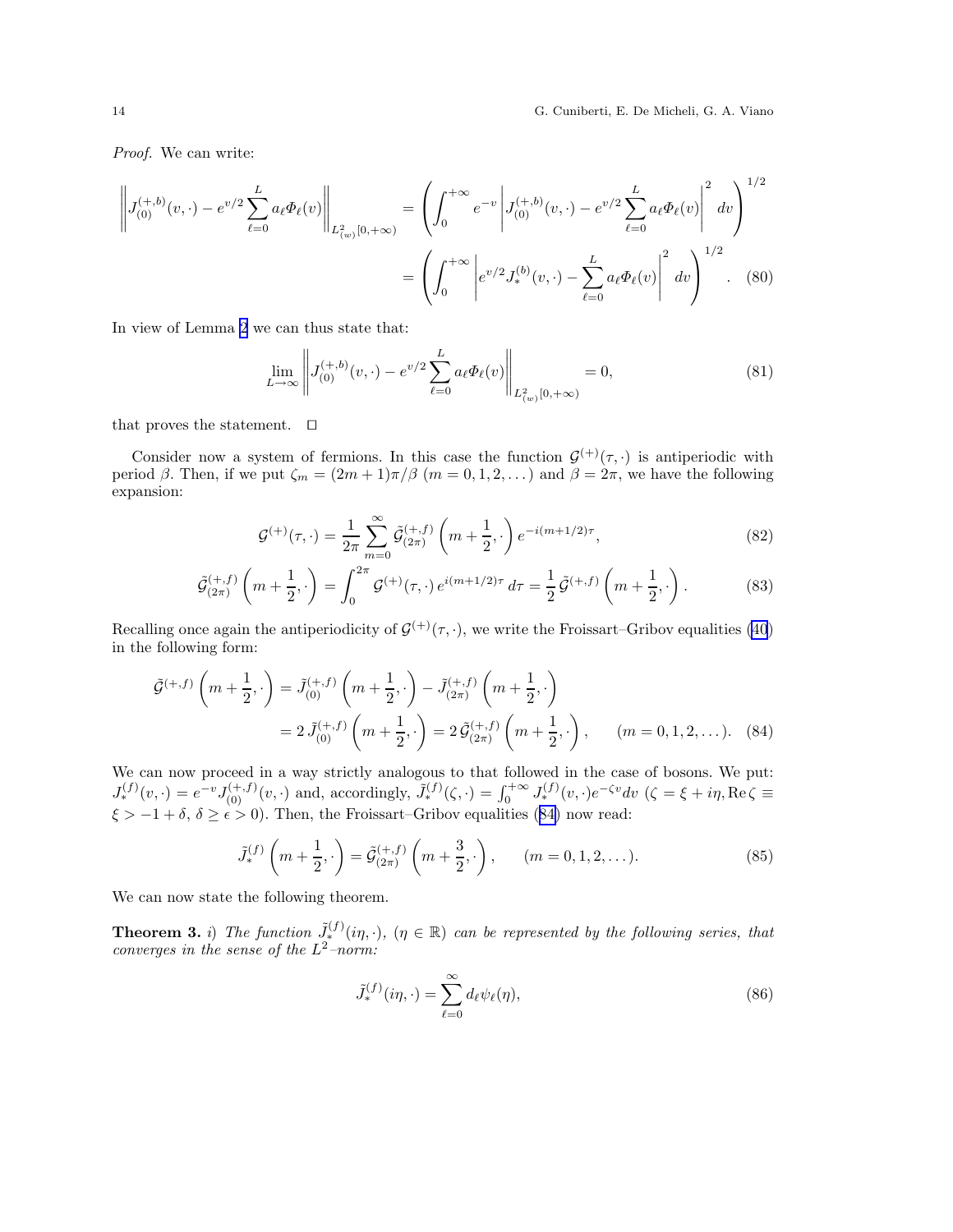where  $\psi_{\ell}(\eta)$  are the Pollaczek functions defined by formula ([58](#page-9-0)), and the coefficients  $d_{\ell}$  are given by:

$$
d_{\ell} = 2\sqrt{\pi} \sum_{m=0}^{\infty} \frac{(-1)^m}{m!} \tilde{\mathcal{G}}_{(2\pi)}^{(+,f)} \left(m + \frac{3}{2}, \cdot\right) P_{\ell} \left[-i\left(m + \frac{1}{2}\right)\right],\tag{87}
$$

 $P_{\ell}$  denoting the Pollaczek polynomials.

ii) The function  $J_*^{(f)}(v, \cdot)$  can be represented by the following expansion that converges in the sense of  $L^2$ -norm:

$$
J_*^{(f)}(v, \cdot) = \sum_{\ell=0}^{\infty} b_{\ell} \Phi_{\ell}(v), \qquad (v \in \mathbb{R}^+),
$$
 (88)

where the coefficients  $b_\ell$  are given by  $b_\ell = d_\ell/\sqrt{2\pi}$ , and the functions  $\Phi_\ell(v)$  are defined by formula ([70\)](#page-11-0).

*iii*) The function  $J_{(0)}^{(+,f)}(v, \cdot)$  can be represented by the following expansion:

$$
J_{(0)}^{(+,f)}(v,\cdot) = e^v \sum_{\ell=0}^{\infty} b_{\ell} \Phi_{\ell}(v), \qquad (v \in \mathbb{R}^+),
$$
 (89)

that converges in the sense of the  $L^2_{(w)}[0,+\infty)$ -norm with weight function  $w(v) = e^{-2v}$ ,  $(v \in \mathbb{R}^+)$ .

Proof. The proof runs exactly as in the case of the boson statistics, with the only remarkable difference that we use the Froissart–Gribov equalities ([85\)](#page-13-0) instead of [\(56](#page-9-0)). ⊓⊔

We can reconstruct, by the use of this method, the function  $\tilde{J}_*^{(f)}(i\eta, \cdot)$  but not the function  $\tilde{J}_{(0)}^{(+,f)}(i\eta,\cdot)$ , which is much more interesting from the physical viewpoint. In order to recover the function  $\tilde{J}_{(0)}^{(+,f)}(i\eta,\cdot)$  we must introduce a more restrictive assumption, requiring the function  $\tilde{J}_{(0)}^{(+,f)}(\zeta,\cdot) = \int_0^{+\infty} J_{(0)}^{(+,f)}(v,\cdot)e^{-\zeta v} dv$  to be holomorphic in the half-plane Re $\zeta > -\gamma$  ( $\gamma > 0$ ). Accordingly, in place of the temperateness condition [\(25](#page-4-0)) we assume that  $J_{(0)}^{(+,f)}(v, \cdot)$  belongs to  $L^1[0, +\infty) \cap L^2[0, +\infty)$ . Here, for the sake of simplicity, we treat only the case of fermions; analogous considerations hold true also in the case of the boson statistics. We can thus suppose that the singularities of  $\tilde{J}_{(0)}^{(+,f)}(\zeta, \cdot)$ , corresponding to the excited states, all lie in the half-plane  $\text{Re }\zeta < -\gamma$ ,  $\gamma$  being the smallest damping factor of the spectrum (see Refs. [[1,10](#page-22-0)]). If this is the case,  $\tilde{J}_{(0)}^{(+,f)}(i\eta,\cdot)$  is analytic, and, moreover, belongs also to  $L^2(-\infty,+\infty)$ . We can thus state the following result.

**Theorem 4.** Let us assume that  $\tilde{J}_{(0)}^{(+,f)}(\zeta,\cdot)$  is a function holomorphic in the half-plane Re $\zeta > -\gamma$  $(\gamma > 0)$ ; then  $\tilde{J}_{(0)}^{(+,f)}(i\eta, \cdot)$  can be represented by the following expansion that converges in the sense of the  $L^2$ -norm:

$$
\tilde{J}_{(0)}^{(+,f)}(i\eta,\cdot) = \sum_{\ell=0}^{\infty} d_{\ell}' \psi_{\ell}(\eta),\tag{90}
$$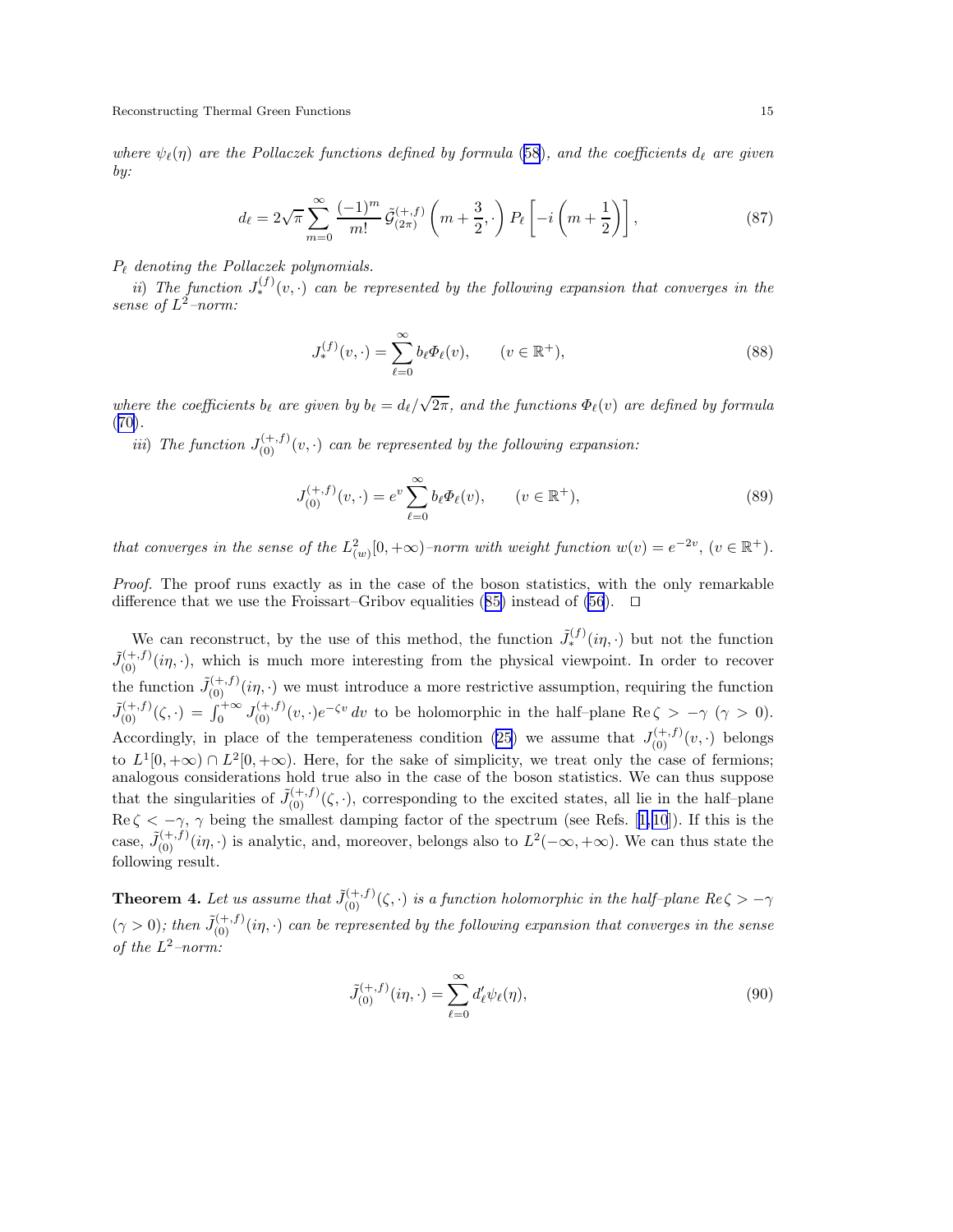<span id="page-15-0"></span>where  $\psi_{\ell}(\eta)$  are the Pollaczek functions defined by formula ([58](#page-9-0)), and the coefficients  $d'_{\ell}$  are given by:

$$
d'_{\ell} = 2\sqrt{\pi} \sum_{m=0}^{\infty} \frac{(-1)^m}{m!} \tilde{\mathcal{G}}_{(2\pi)}^{(+,f)} \left(m + \frac{1}{2}, \cdot\right) P_{\ell} \left[-i\left(m + \frac{1}{2}\right)\right],\tag{91}
$$

#### $P_{\ell}$  denoting the Pollaczek polynomials.

Proof. The proof is strictly analogous to the one followed for proving equality ([57\)](#page-9-0), and successively adapted to the fermion statistics in order to obtain expansion [\(86](#page-13-0)). The only remarkable difference is that now in the expression of the coefficients  $d'_{\ell}$  we have the terms  $\tilde{\mathcal{G}}_{(2\pi)}^{(+,f)}$  $\binom{m+1}{(2\pi)}(m+\frac{1}{2},\cdot)$  instead of  $\tilde{\mathcal{G}}_{(2\pi)}^{(+,f)}$  $\binom{(+,f)}{(2\pi)}$   $(m+\frac{3}{2},\cdot)$ ; therefore all the coefficients corresponding to  $m=0,1,2,\ldots$ , are involved in the determination of the function  $\tilde{J}_{(0)}^{(+,f)}(i\eta, \cdot)$ .  $\Box$ 

Analogous methods and results can be worked out for the function  $\tilde{J}_{(0)}^{(-,f)}(i\eta, \cdot)$ , assuming that  $\tilde{J}_{(0)}^{(-,f)}(\zeta, \cdot)$  is holomorphic in the half-plane Re  $\zeta < \gamma$  ( $\gamma > 0$ ). We are then able to reconstruct the difference  $\tilde{J}_{(0)}^{(+,f)}(i\eta,\cdot) - \tilde{J}_{(0)}^{(-,f)}(i\eta,\cdot)$  which leads to the determination of the "spectral density" [[17\]](#page-22-0).

# 4. Reconstruction of the Jump Function in Terms of a Finite Number of Fourier Coefficients

Up to now we have assumed that all the Fourier coefficients are known, and, in addition, that they are noiseless; but this assumption is clearly unrealistic. We now suppose that only a finite number of coefficients are known within a certain degree of approximation. We focus our attention on the case of the boson statistics, and specifically on the results contained in Lemmas [1](#page-9-0) and [2](#page-10-0), and Theorem [2.](#page-12-0) The case of the fermion statistics can be treated similarly. We can simplify the notation, without ambiguity, by putting:  $\tilde{\mathcal{G}}_{(2\pi)}^{(+,b)}$  $\binom{(+,b)}{(2\pi)}(m+1,\cdot)=g_m, e^{v/2}J_*^{(b)}(v,\cdot)=F_*(v), \text{ and } J_{(0)}^{(+,b)}(v,\cdot)=F(v).$  Then, we denote by  $g_m^{(\epsilon)}$  the Fourier coefficients  $\tilde{\mathcal{G}}_{(2\pi)}^{(+,b)}$  $\binom{(+,0)}{(2\pi)}(m+1, \cdot)$  when they are perturbed by noise. We now assume that only  $(N + 1)$  Fourier coefficients are known within an approximation error of order  $\epsilon$ : i.e.  $|g_m^{(\epsilon)} - g_m| \leq \epsilon$   $(m = 0, 1, 2, \dots, N)$ .

We consider the following finite sums:

$$
a_{\ell}^{(\epsilon,N)} = \sqrt{2} \sum_{m=0}^{N} \frac{(-1)}{m!} g_m^{(\epsilon)} P_{\ell} \left[ -i \left( m + \frac{1}{2} \right) \right]. \tag{92}
$$

Accordingly, we have  $a_{\ell}^{(0,\infty)} = a_{\ell}$  (see ([69\)](#page-11-0)). We can then prove the following lemma. Lemma 3. The following statements hold true:

*i)* 
$$
\sum_{\ell=0}^{\infty} \left| a_{\ell}^{(0,\infty)} \right|^2 = \|F_*\|_{L^2[0,\infty)}^2 = C, \qquad (C = constant).
$$
 (93)

$$
ii) \qquad \qquad \sum_{\ell=0}^{\infty} \left| a_{\ell}^{(\epsilon,N)} \right|^2 = +\infty. \tag{94}
$$

iii) 
$$
\lim_{\substack{N \to \infty \\ \epsilon \to 0}} a_{\ell}^{(\epsilon, N)} = a_{\ell}^{(0, \infty)} = a_{\ell}, \quad (\ell = 0, 1, 2, ...).
$$
 (95)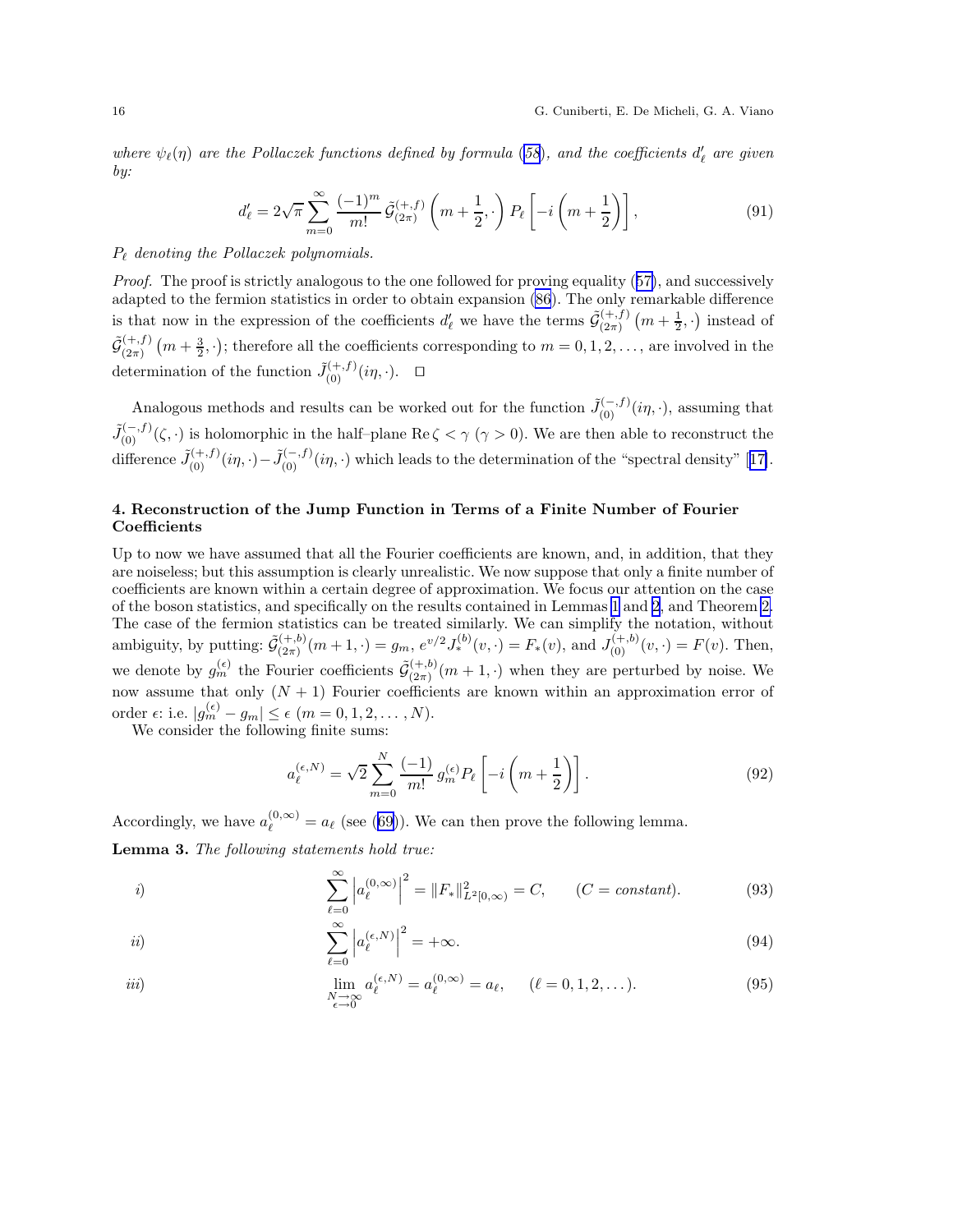<span id="page-16-0"></span>iv) If  $k_0(\epsilon, N)$  is defined as

$$
k_0(\epsilon, N) = \max\left\{k \in \mathbb{N} : \sum_{\ell=0}^k |a_{\ell}^{(\epsilon, N)}|^2 \le C\right\},\tag{96}
$$

*i.e.* it is the largest integer such that  $\sum_{\ell=0}^{k}$  $\left| a_{\ell}^{(\epsilon,N)}\right.$  $\ell$   $2 \leq C$ , then

$$
\lim_{\substack{N \to \infty \\ \epsilon \to 0}} k_0(\epsilon, N) = +\infty. \tag{97}
$$

v) The sum

$$
M_k^{(\epsilon, N)} = \sum_{\ell=0}^k \left| a_\ell^{(\epsilon, N)} \right|^2, \qquad (k \in \mathbb{N}), \tag{98}
$$

satisfies the following properties:

- a) it increases for increasing values of  $k$ ;
- b) the following relationships hold true:

$$
M_k^{(\epsilon, N)} \ge \left| a_k^{(\epsilon, N)} \right|^2 \underset{k \to \infty}{\sim} \frac{1}{(N!)^2} (2k)^{2N}, \quad (N \text{ fixed}). \tag{99}
$$

Proof. (i) Equality [\(93](#page-15-0)) follows from the Parseval theorem applied to expansion [\(68](#page-11-0)), and recalling that  $F_*(v)$  belongs to  $L^2(-\infty, +\infty)$ .

(ii) Let us rewrite the sums  $a_{\ell}^{(\epsilon,N)}$  $\ell^{(e,N)}$  as follows:

$$
a_{\ell}^{(\epsilon,N)} = \sum_{m=0}^{N} b_m^{(\epsilon)} P_{\ell} \left[ -i \left( m + \frac{1}{2} \right) \right],
$$
 (100)

where  $b_m^{(\epsilon)} = \sqrt{2}(-1)^m g_m^{(\epsilon)}/m!$ . Now, we can write the following inequality:

$$
\left| a_{\ell}^{(\epsilon,N)} \right| = \left| \sum_{m=0}^{N} b_{m}^{(\epsilon)} P_{\ell} \left[ -i \left( m + \frac{1}{2} \right) \right] \right|
$$
  
\n
$$
\geq \left| b_{N}^{(\epsilon)} P_{\ell} \left[ -i \left( N + \frac{1}{2} \right) \right] \right| \cdot \left| 1 - \frac{\left| \sum_{m=0}^{N-1} b_{m}^{(\epsilon)} P_{\ell} \left[ -i \left( m + \frac{1}{2} \right) \right] \right|}{\left| b_{N}^{(\epsilon)} P_{\ell} \left[ -i \left( N + \frac{1}{2} \right) \right] \right|} \right|.
$$
 (101)

Let us now recall that in the Appendix of Ref. [\[9](#page-22-0)] the asymptotic behaviour of the Pollaczek polynomials  $P_{\ell}[-i(m+1/2)]$  for large values of l (at fixed m) is proved to be:

$$
P_{\ell}\left[-i\left(m+\frac{1}{2}\right)\right] \underset{\ell \to \infty}{\sim} \frac{(-1)^{\ell}i^{\ell}}{m!} (2\ell)^{m}.
$$
 (102)

Therefore, we have:

$$
\frac{\left|\sum_{m=0}^{N-1}b_m^{(\epsilon)}P_{\ell}\left[-i\left(m+\frac{1}{2}\right)\right]\right|}{\left|b_N^{(\epsilon)}P_{\ell}\left[-i\left(N+\frac{1}{2}\right)\right]\right|} \le \frac{\sum_{m=0}^{N-1}\left|b_m^{(\epsilon)}P_{\ell}\left[-i\left(m+\frac{1}{2}\right)\right]\right|}{\left|b_N^{(\epsilon)}P_{\ell}\left[-i\left(N+\frac{1}{2}\right)\right]\right|} \sum_{\ell \to \infty} \sum_{m=0}^{N-1}\left|\frac{b_m^{(\epsilon)}}{b_N^{(\epsilon)}}\right| \frac{N!}{m!} (2\ell)^{m-N} \xrightarrow[\ell \to \infty]{}
$$
(D3)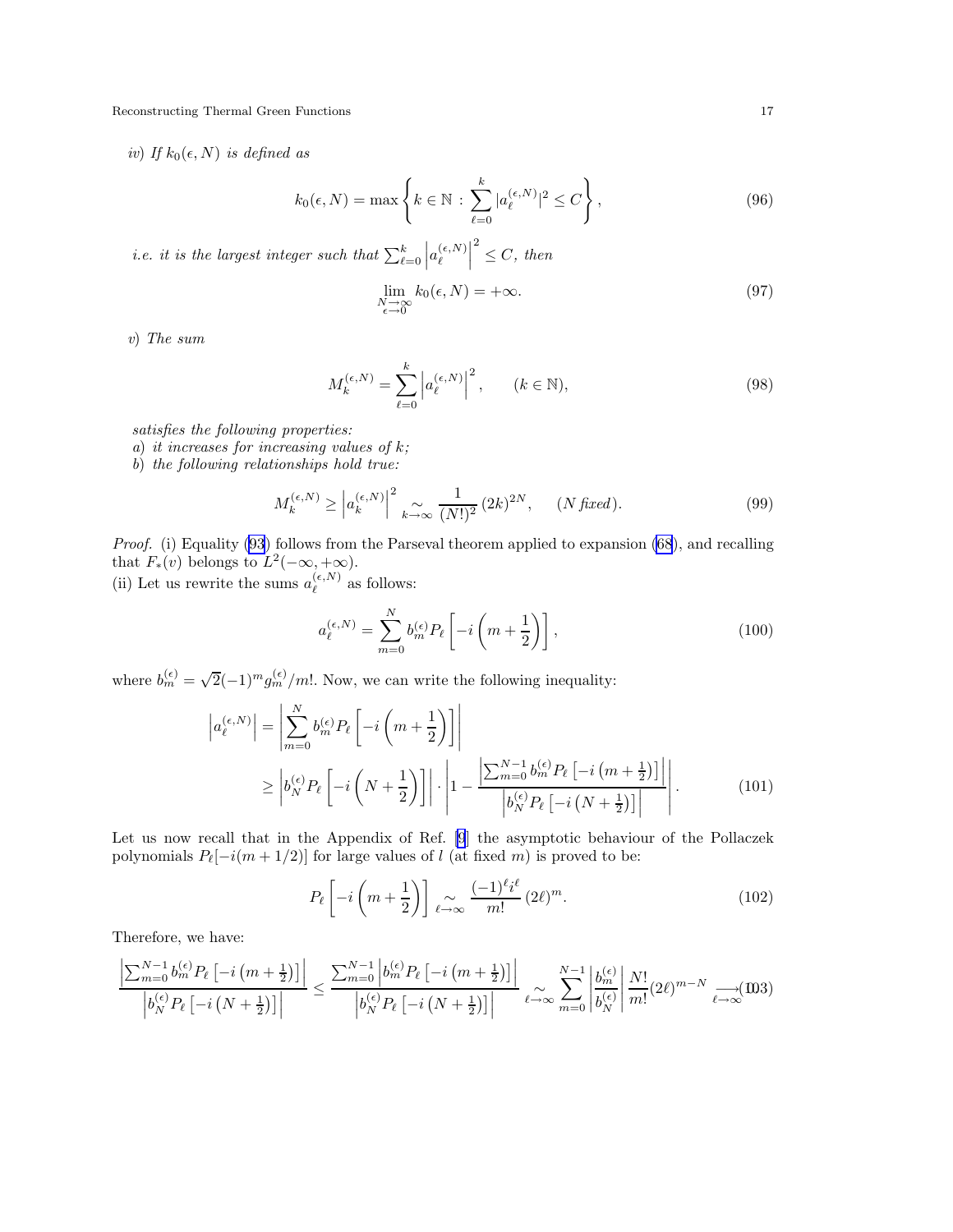<span id="page-17-0"></span>From [\(101](#page-16-0)), ([102\)](#page-16-0) and [\(103](#page-16-0)) it follows that for  $\ell$  sufficiently large:

$$
\left| a_{\ell}^{(\epsilon,N)} \right| \underset{\ell \to \infty}{\sim} \frac{\left| b_N^{(\epsilon)} \right|}{N!} (2\ell)^N. \tag{104}
$$

Therefore,  $\lim_{\ell \to \infty} \left| a_{\ell}^{(\epsilon,N)} \right|$  $\ell$  $= +\infty$ , and statement (ii) follows. (iii) We can write the difference  $a_{\ell}^{(0,\infty)} - a_{\ell}^{(\epsilon,N)}$  $\ell^{\epsilon,\prime\prime}$  as follows:

$$
a_{\ell}^{(0,\infty)} - a_{\ell}^{(\epsilon,N)} = \sqrt{2} \left\{ \sum_{m=0}^{N} \frac{(-1)^m}{m!} (g_m - g_m^{(\epsilon)}) P_{\ell} \left[ -i \left( m + \frac{1}{2} \right) \right] + \sum_{m=N+1}^{\infty} \frac{(-1)^m}{m!} g_m P_{\ell} \left[ -i \left( m + \frac{1}{2} \right) \right] \right\}.
$$
 (105)

In view of the fact that the series  $\sqrt{2} \sum_{m=0}^{\infty} \frac{(-1)^m}{m!}$  $\frac{(-1)^m}{m!} g_m P_\ell[-i(m+\frac{1}{2})]$  converges to  $a_\ell^{(0,\infty)}$  $\ell^{(0,\infty)}$ , it follows that the second term in bracket (105) tends to zero as  $N \to \infty$ . Concerning the first term, we may write the inequality:

$$
\left| \sum_{m=0}^{N} \frac{(-1)^m}{m!} (g_m - g_m^{(\epsilon)}) P_\ell \left[ -i \left( m + \frac{1}{2} \right) \right] \right| \le \epsilon \sum_{m=0}^{N} \frac{1}{m!} \left| P_\ell \left[ -i \left( m + \frac{1}{2} \right) \right] \right|, \tag{106}
$$

where the inequalities  $\left|g_m - g_m^{(\epsilon)}\right| \leq \epsilon$ ,  $(m = 0, 1, 2, ..., N)$  have been used. Next, by rewriting the Pollaczek polynomials  $P_{\ell}[-i(m+1/2)]$  as

$$
P_{\ell}\left[-i\left(m+\frac{1}{2}\right)\right] = \sum_{j=0}^{\ell} p_j^{(\ell)}\left(m+\frac{1}{2}\right)^j,\tag{107}
$$

and, substituting this expression in inequality (106), we obtain:

$$
\epsilon \sum_{m=0}^{N} \frac{1}{m!} \left[ \sum_{j=0}^{l} \left| p_j^{(\ell)} \right| \left( m + \frac{1}{2} \right)^j \right]. \tag{108}
$$

Next, we perform the limit for  $N \to \infty$ . In view of the fact that  $\sum_{j=0}^{l} p_j^{(\ell)} (m + 1/2)^j$  is finite, and the series  $\sum_{m=0}^{\infty} (m + 1/2)^j/m!$  converges, we can exchange the order of the sums and write:

$$
\epsilon \sum_{j=0}^{l} \left| p_j^{(\ell)} \right| \sum_{m=0}^{\infty} \frac{1}{m!} \left( m + \frac{1}{2} \right)^j.
$$
\n(109)

Finally, performing the limit for  $\epsilon \to 0$ , and recalling equality (105), statement (iii) is obtained. (iv) From definition [\(96](#page-16-0)) it follows, for  $k_1 = k_0 + 1$ , that:

$$
\sum_{\ell=0}^{k_1} \left| a_{\ell}^{(\epsilon,N)} \right|^2 > C. \tag{110}
$$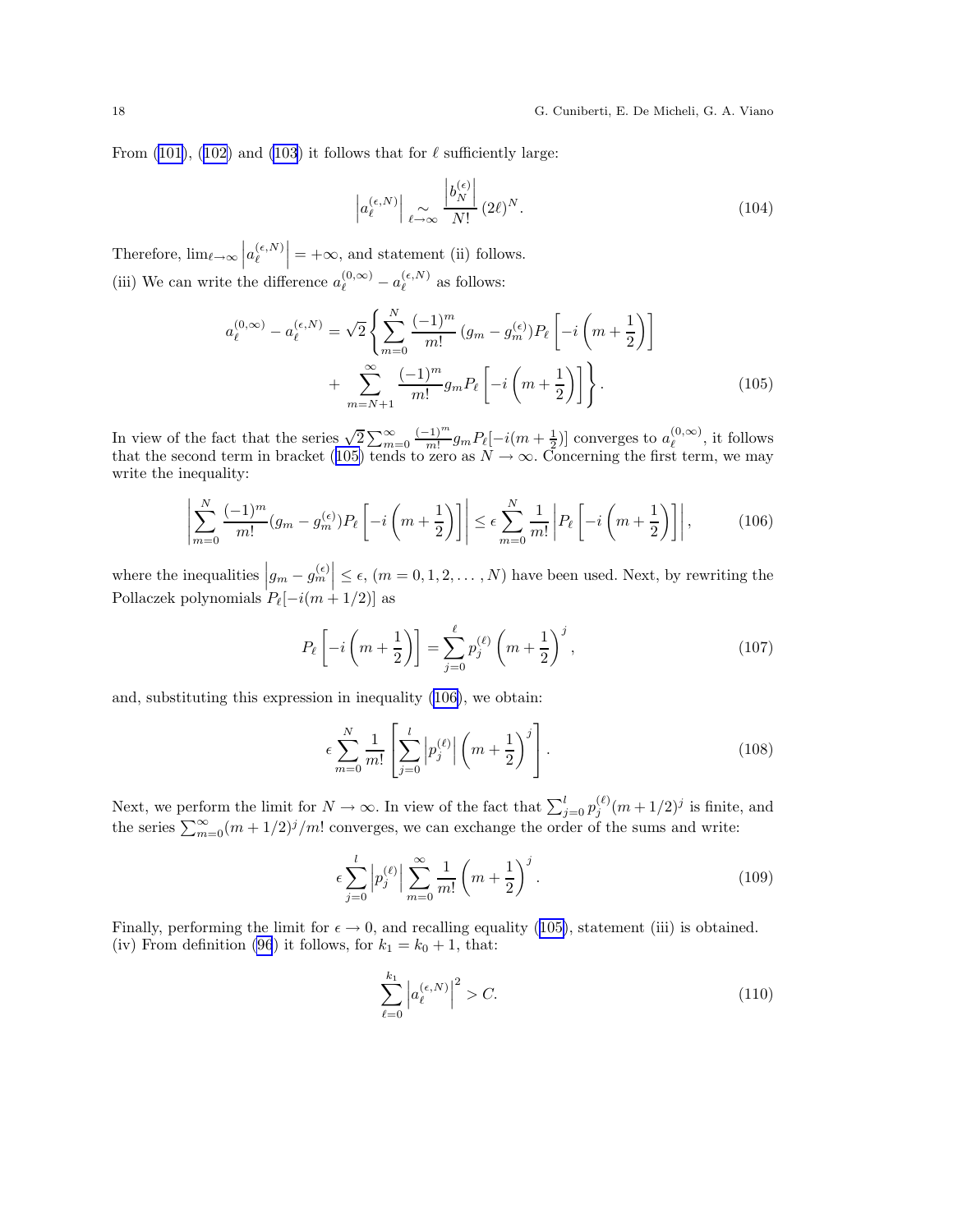<span id="page-18-0"></span>Statement (iv) (formula [\(97](#page-16-0))) is proved if we can show that  $\lim_{\substack{\epsilon \to 0 \ \epsilon \to 0}} k_1(\epsilon, N) = +\infty$ . Let us suppose that  $\lim_{N\to\infty} k_1(\epsilon, N)$  is finite. Then there should exist a finite number K (independent of  $\epsilon$  and N) such that, for N tending to  $\infty$  and  $\epsilon$  tending to zero,  $k_1(\epsilon, N) \leq K$ . Then, from inequality  $(110)$  $(110)$  we have:

$$
C < \sum_{\ell=0}^{k_1(\epsilon,N)} \left| a_{\ell}^{(\epsilon,N)} \right|^2 \le \sum_{\ell=0}^K \left| a_{\ell}^{(\epsilon,N)} \right|^2. \tag{111}
$$

But as  $N \to \infty, \epsilon \to 0$  we have (recalling also statement (iii) formula [\(95](#page-15-0))):

$$
C < \sum_{\ell=0}^{K} \left| a_{\ell}^{(0,\infty)} \right|^2 \le \sum_{\ell=0}^{\infty} \left| a_{\ell}^{(0,\infty)} \right|^2 = C,\tag{112}
$$

which leads to a contradiction. Then statement (iv) follows.

(v) Concerning statement (a), it follows obviously from definition ([98\)](#page-16-0) of  $M_k^{(\epsilon,N)}$  $\kappa^{(e,N)}$ . Finally, the first relationship in ([99\)](#page-16-0) is obvious; the second one follows from the asymptotic behavior of  $P_{\ell}[-i(m + \ell_1)(m + \ell_2)]$ 1/2)] at large  $\ell$  (for fixed m), i.e. formula [\(102](#page-16-0)). □

Remark 1. From statement (v) and formula ([97\)](#page-16-0) it follows that the sum  $M_k^{(\epsilon,N)}$  $k^{(\epsilon,N)}$  presents, for large values of N and small values of  $\epsilon$ , a plateau for  $k \sim k_0$ .

By truncating expansion [\(68\)](#page-11-0) we may now introduce an approximation of the function  $F_*(v)$  of the following type:

$$
F_*^{(\epsilon,N)}(v) = \sum_{\ell=0}^{k_0(\epsilon,N)} a_\ell^{(\epsilon,N)} \Phi_\ell(v), \qquad (v \in \mathbb{R}^+). \tag{113}
$$

Approximation  $F_*^{(\epsilon,N)}(v)$  is defined through the truncation number  $k_0(\epsilon,N)$ ; the latter can be numerically determined by plotting the sum  $M_k^{(\epsilon,N)}$  $k_k^{(\epsilon,N)}$  versus k, and exploiting properties (a) and (b), proved in statement (v) of the previous lemma and the property stated in the remark above (seealso Ref.  $[9]$  $[9]$ ).

Now, we want to prove that the approximation  $F_*^{(\epsilon,N)}(v)$  converges asymptotically to  $F_*(v)$  in the sense of the  $L^2$ -norm, as  $N \to \infty$  and  $\epsilon \to 0$ . We can prove the following theorem.

Theorem 5. The equality

$$
\lim_{\substack{N \to \infty \\ \epsilon \to 0}} \left\| F_* - F_*^{(\epsilon, N)}(v) \right\|_{L^2[0, +\infty)} = 0 \tag{114}
$$

holds true.

Proof. From the Parseval equality it follows that:

$$
\left\|F_{*} - F_{*}^{(\epsilon, N)}\right\|_{L^{2}[0, +\infty)}^{2} = \left\{\sum_{\ell=k_{0}+1}^{\infty} \left|a_{\ell}^{(0, \infty)}\right|^{2} + \sum_{\ell=0}^{k_{0}} \left|a_{\ell}^{(\epsilon, N)} - a_{\ell}^{(0, \infty)}\right|^{2}\right\}.
$$
 (115)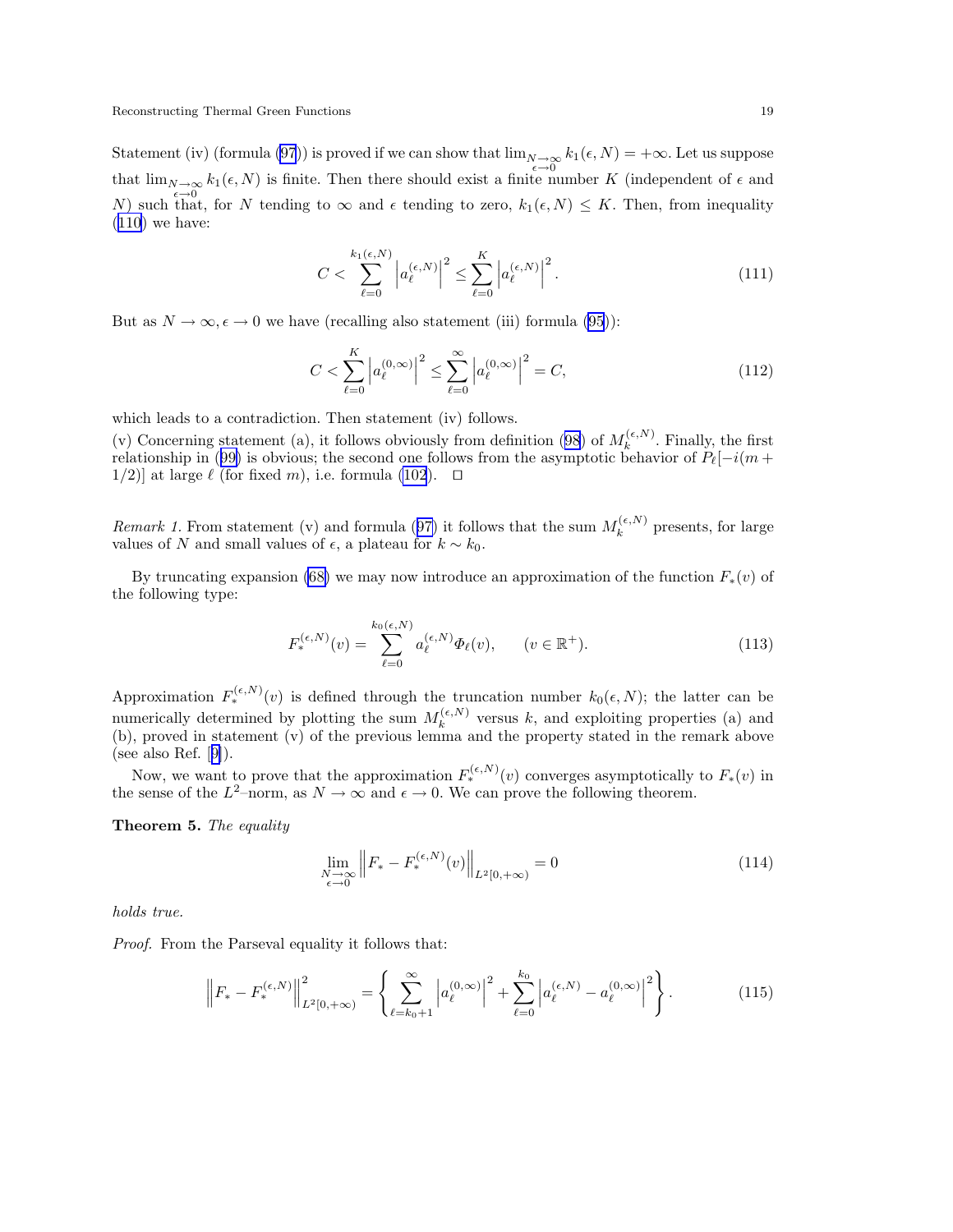<span id="page-19-0"></span>20 G. Cuniberti, E. De Micheli, G. A. Viano

Since  $\sum_{\ell=0}^{\infty}$  $\Big|a_\ell^{(0,\infty)}$  $\ell$   $\sum_{\epsilon=0}^{2}$  = C and  $\lim_{N\to\infty} k_0(\epsilon, N) = +\infty$ , it follows that  $\lim_{N\to\infty} \sum_{\ell=k_0+1}^{\infty}$  $\left| a_{\ell}^{(\epsilon,N)}\right.$  $\ell$   $2 =$ 0. It is convenient to rewrite the second term of the r.h.s. of ([115](#page-18-0)) as follows. Let us define:

$$
h_{\ell}^{(0,\infty)} = \begin{cases} a_{\ell}^{(0,\infty)} & \text{if } \ell \text{ is even,} \\ -ia_{\ell}^{(0,\infty)} & \text{if } \ell \text{ is odd,} \end{cases}
$$
(116)

$$
h_{\ell}^{(\epsilon,N)} = \begin{cases} a_{\ell}^{(\epsilon,N)} & \text{if } \ell \text{ is even,} \\ -ia_{\ell}^{(\epsilon,N)} & \text{if } \ell \text{ is odd.} \end{cases}
$$
 (117)

Notice that  $h_{\ell}^{(0,\infty)}$  $\ell^{(0,\infty)}$  and  $h_{\ell}^{(\epsilon,N)}$  $\ell^{\epsilon, N)}$  are real, and  $\sum_{\ell=0}^{k_0}$  $\Big|a_\ell^{(\epsilon,N)}-a_\ell^{(0,\infty)}$  $\ell$   $\sum_{\ell=0}^{2}\Big(h_{\ell}^{(\epsilon,N)}-h_{\ell}^{(0,\infty)}\Big)$  $\left(\begin{smallmatrix} (0,\infty) \ \ell \end{smallmatrix}\right)^2.$ Next, we introduce the following functions:

$$
H^{(0,\infty)}(v) = \sum_{\ell=0}^{\infty} h_{\ell}^{(0,\infty)} \mathbf{1}_{[\ell,\ell+1]}(v),
$$
\n(118)

$$
H^{(\epsilon,N)}(v) = \sum_{\ell=0}^{\infty} h_{\ell}^{(\epsilon,N)} \mathbf{1}_{[\ell,\ell+1]}(v),
$$
\n(119)

where  $\mathbf{1}_E$  is the characteristic function of the set E. From statements (i), (ii) and (iii) of the previous lemma (formulae [\(93\)](#page-15-0), [\(94](#page-15-0)) and ([95\)](#page-15-0)) we obtain:

$$
\int_0^{+\infty} \left( H^{(0,\infty)}(v) \right)^2 dv = \sum_{\ell=0}^{\infty} \left( h_{\ell}^{(0,\infty)} \right)^2 = C,
$$
 (120)

$$
\int_0^{+\infty} \left( H^{(\epsilon,N)}(v) \right)^2 dv = \sum_{\ell=0}^{\infty} \left( h_{\ell}^{(\epsilon,N)} \right)^2 = +\infty, \tag{121}
$$

$$
H^{(\epsilon,N)}(v) \underset{\epsilon \to 0}{\longrightarrow} H^{(0,\infty)}(v), \qquad (v \in [0,+\infty)).
$$
\n(122)

Hereafter, we assume, for the sake of simplicity and without loss of generality, that every term  $h_{\ell}^{(\epsilon,N)}$  $\ell$ is different from zero. Next, let  $V(\epsilon, N)$  be the unique root of equation  $\int_0^V (H^{(\epsilon, N)}(v))^2 dv = C$ . Let us indeed observe that  $\int_0^V (H^{(\epsilon,N)}(v))^2 dv$  is a continuous non-decreasing function which is zero for  $V = 0$ , and  $+\infty$  for  $V \to +\infty$ . Furthermore, from statement (iv) of the previous lemma (formula [\(97](#page-16-0))) we have  $\lim_{\substack{N \to \infty \\ \epsilon \to 0}} V(\epsilon, N) = +\infty$ .

Then we can write:

$$
\int_{0}^{V(\epsilon,N)} \left[ H^{(\epsilon,N)}(v) - H^{(0,\infty)}(v) \right]^2 dv =
$$
\n
$$
= \int_{V(\epsilon,N)}^{+\infty} \left( H^{(0,\infty)}(v) \right)^2 dx - 2 \int_{0}^{V(\epsilon,N)} H^{(0,\infty)}(v) \left[ H^{(\epsilon,N)}(v) - H^{(0,\infty)}(v) \right] dv. \tag{123}
$$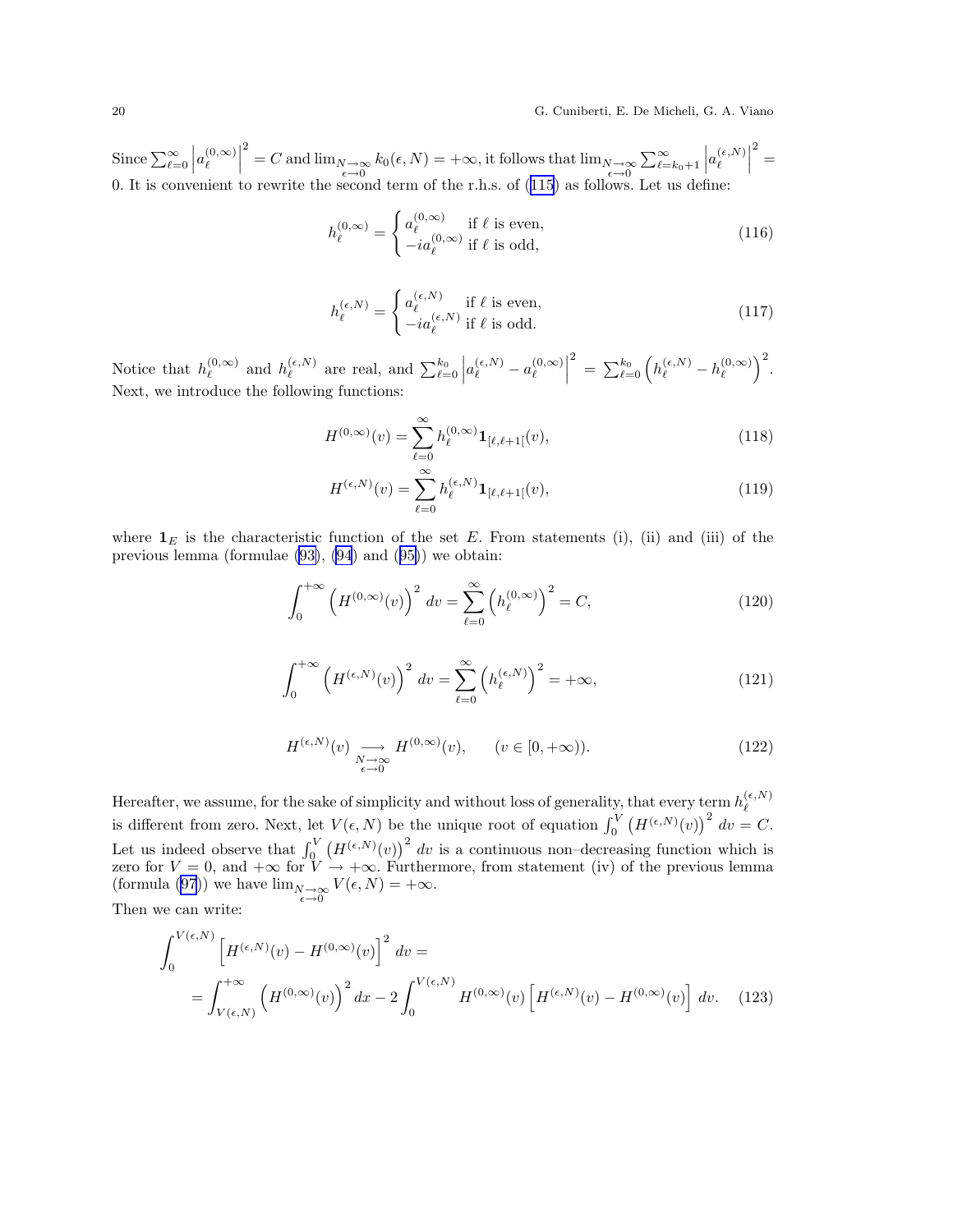Next, we perform the limit for  $N \to \infty$  and  $\epsilon \to 0$ . Concerning the first term at the r.h.s. of [\(123](#page-19-0)) we have:

$$
\lim_{\substack{N \to \infty \\ \epsilon \to 0}} \int_{V(\epsilon, N)}^{+\infty} \left( H^{(0, \infty)}(v) \right)^2 dv = 0.
$$
 (124)

For what concerns the second term, we introduce the following function:

$$
B^{(\epsilon,N)}(v) = \begin{cases} H^{(\epsilon,N)}(v) - H^{(0,\infty)}(v) & \text{if } 0 \le v \le V(\epsilon,N), \\ 0 & \text{if } v > V(\epsilon,N). \end{cases}
$$
(125)

Then, we have by the use of the Schwarz inequality

$$
\int_0^{+\infty} \left| B^{(\epsilon,N)}(v) \right|^2 dv \le 4C, \qquad (N < \infty, \epsilon > 0). \tag{126}
$$

Moreover, from ([122](#page-19-0)) we have:

$$
B^{(\epsilon,N)}(v) \underset{\epsilon \to 0}{\longrightarrow} 0, \qquad v \in [0, +\infty). \tag{127}
$$

The family of functions  $\{B^{(\epsilon,N)}(v)\}$  is bounded in  $L^2[0,+\infty)$ , therefore it has a subsequence which is weakly convergent in  $L^2[0, +\infty)$ . The limit of this subsequence is zero. In fact, let us observe that  $|B^{(\epsilon,N)}(v)| \leq 2C$ ; then we consider the function  $B^{(\epsilon,N)}(v)\phi(v)$ , where  $\phi$  is an arbitrary element of the class of functions  $C_c^{\infty}(\mathbb{R}^+)$ . We then have  $|B^{(\epsilon,N)}(v)\phi(v)| \leq 2C|\phi(v)|$ , and this inequality does not depend on N and  $\epsilon$ . In view of the Lebesgue dominated convergence theorem we can then write (see also limit (127)):

$$
\lim_{\substack{N \to \infty \\ \epsilon \to 0}} \sup \left| \int_0^{+\infty} B^{(\epsilon, N)}(v) \phi(v) \, dv \right| = 0. \tag{128}
$$

Since the set of functions  $C_c^{\infty}(\mathbb{R}^+)$  is everywhere dense in  $L^2[0, +\infty)$ , given an arbitrary function  $\psi \in L^2[0, +\infty)$  and an arbitrary number  $\eta > 0$ , there exists a function  $\phi_k \in C_c^{\infty}(\mathbb{R}^+)$  such that  $\|\psi - \phi_k\|_{L^2[0,+\infty)} < \eta$ . Furthermore, through the Schwarz inequality we have:

$$
\int_0^{+\infty} \left| B^{(\epsilon,N)}(v)[\phi_k(v) - \psi(v)] \right| dv \le \left( \int_0^{+\infty} \left| B^{(\epsilon,N)}(v) \right|^2 dv \right)^{1/2} \left( \int_0^{+\infty} \left| \phi_k(v) - \psi(v) \right|^2 dv \right)^{1/2} \le 2\sqrt{C} \eta.
$$
\n(129)

From (128) and (129) we can conclude that

$$
\lim_{\substack{N \to \infty \\ \epsilon \to 0}} \sup \left| \int_0^{+\infty} B^{(\epsilon, N)}(v) \psi(v) \, dv \right| = 0,\tag{130}
$$

for any  $\psi \in L^2[0, +\infty)$ .

Next, by using the same type of arguments, we can state that if there is an arbitrary subsequence belonging to the family  $\{B^{(\epsilon,N)}\}$  that weakly converges in  $L^2[0,+\infty)$ , then the weak limit of this subsequence is necessarily zero. Finally, from the uniqueness of the (weak) limit point, it follows that the whole family  $\{B^{(\epsilon,N)}\}$  converges weakly to zero in  $L^2[0, +\infty)$ .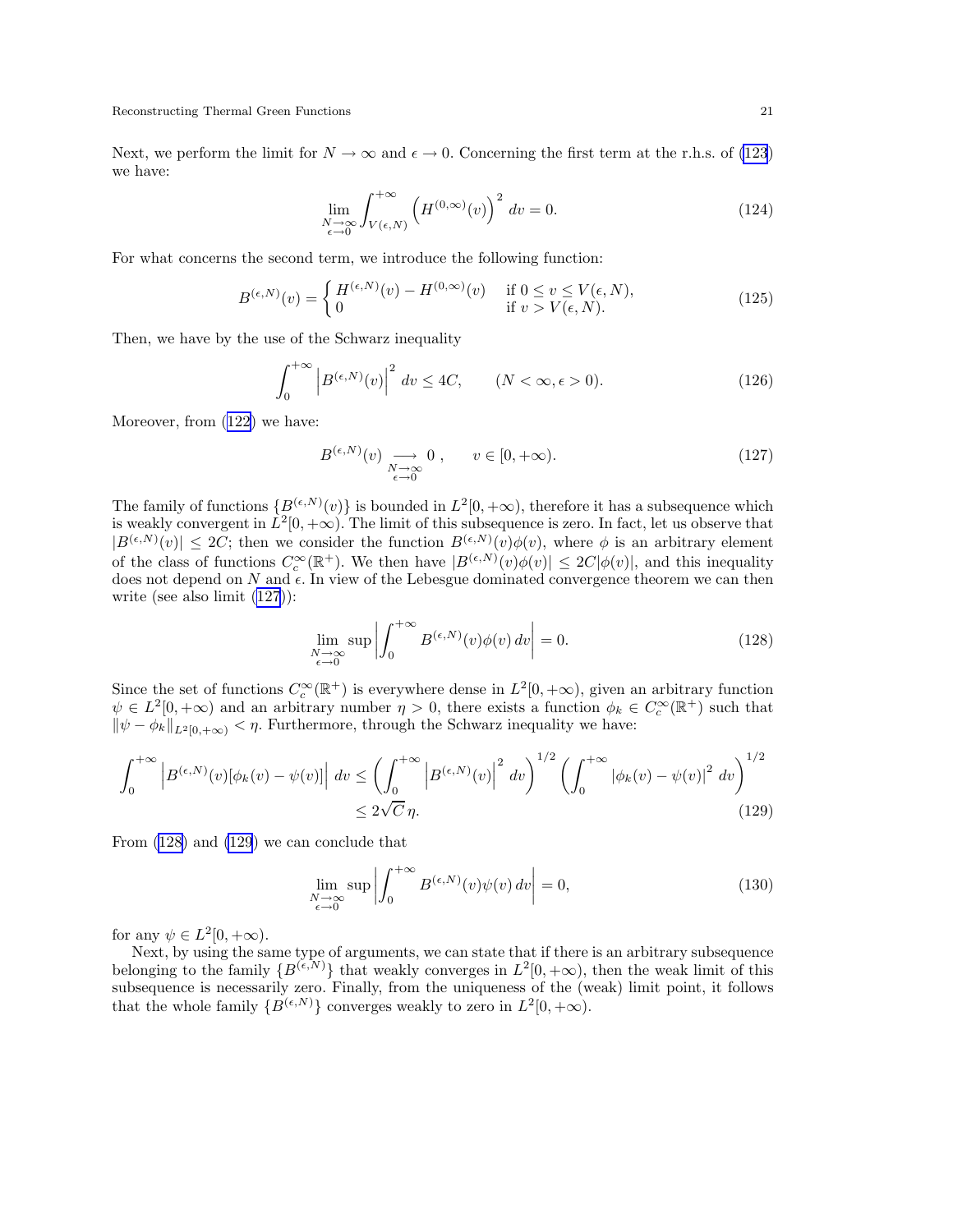22 G. Cuniberti, E. De Micheli, G. A. Viano

We can thus write:

$$
\lim_{\substack{N \to \infty \\ \epsilon \to 0}} \int_0^{+\infty} H^{(0,\infty)}(v) B^{(\epsilon,N)}(v) dv = 0,
$$
\n(131)

and from equality ([123\)](#page-19-0) we have

$$
\lim_{\substack{N \to \infty \\ \epsilon \to 0}} \int_0^{V(\epsilon, N)} \left[ H^{(\epsilon, N)}(v) - H^{(0, \infty)}(v) \right]^2 dv = 0.
$$
 (132)

Since  $\sum_{\ell=0}^{k_0}$  $\Big|a_\ell^{(\epsilon,N)}-a_\ell^{(0,\infty)}$  $\ell$  2  $\leq \int_0^{V(\epsilon,N)} \left[ H^{(\epsilon,N)}(v) - H^{(0,\infty)}(v) \right]^2 dv$ , we have: lim  $N\rightarrow\infty$ <br> $\epsilon\rightarrow0$  $\sum_{k=1}^{k_0}$  $_{\ell=0}$  $\Big|a_\ell^{(\epsilon,N)}-a_\ell^{(0,\infty)}$  $\ell$  2  $(133)$ 

and, in view of equality ([115\)](#page-18-0), the theorem is proved. ⊓⊔

We can then prove the following corollary.

Corollary 1. The following equality holds true:

$$
\lim_{\substack{N \to \infty \\ \epsilon \to 0}} \left\| F(v) - e^{v/2} \sum_{\ell=0}^{k_0(\epsilon, N)} a_{\ell}^{(\epsilon, N)} \Phi_{\ell}(v) \right\|_{L^2_{(w)}[0, +\infty)} = 0, \tag{134}
$$

 $L^2_{(w)}[0,+\infty)$  being the weighted  $L^2$ -space with weight function  $w(v) = e^{-v}$ ,  $(v \in \mathbb{R}^+)$ , and the functions  $\Phi_{\ell}(v)$  are defined by formula ([70\)](#page-11-0).

Proof. The statement follows immediately from Theorem [5](#page-18-0) by noting that:

$$
\int_{0}^{+\infty} \left| F_{*}(v) - \sum_{\ell=0}^{k_{0}(\epsilon, N)} a_{\ell}^{(\epsilon, N)} \Phi_{\ell}(v) \right|^{2} dv = \int_{0}^{+\infty} e^{-v} \left| F(v) - e^{v/2} \sum_{\ell=0}^{k_{0}(\epsilon, N)} a_{\ell}^{(\epsilon, N)} \Phi_{\ell}(v) \right|^{2} dv
$$

$$
= \left\| F(v) - e^{v/2} \sum_{\ell=0}^{k_{0}(\epsilon, N)} a_{\ell}^{(\epsilon, N)} \Phi_{\ell}(v) \right\|_{L^{2}_{(w)}[0, +\infty)}^{2} . \tag{135}
$$

We can thus conclude that the jump function  $J_{(0)}^{(+,b)}(v, \cdot) = F(v)$  can be approximated by the truncated expansion

$$
J_{(0)}^{(+,b)}(v,\cdot) \sim e^{v/2} \sum_{\ell=0}^{k_0(\epsilon,N)} a_{\ell}^{(\epsilon,N)} \Phi_{\ell}(v), \qquad (v \in \mathbb{R}^+). \qquad \Box \tag{136}
$$